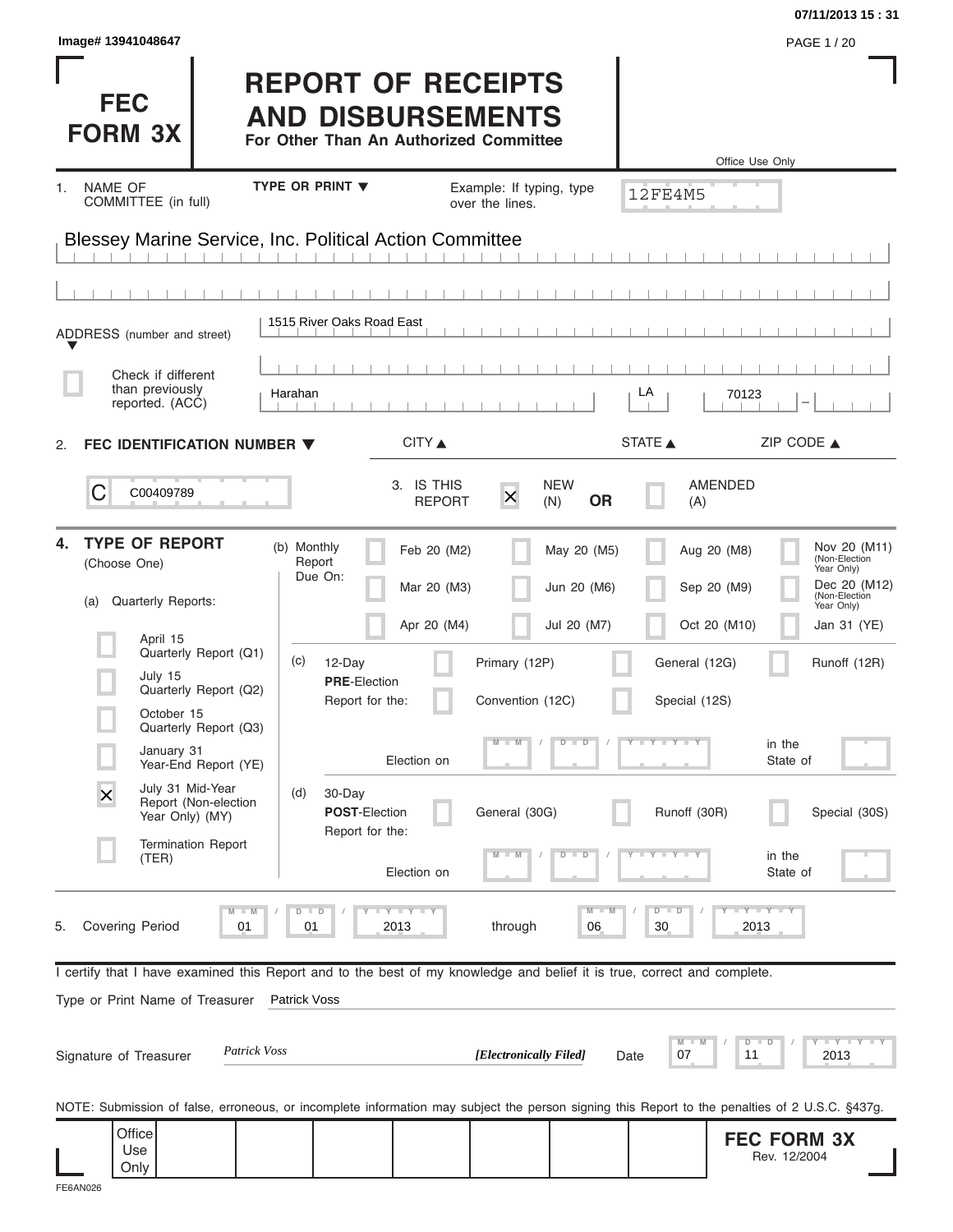#### **SUMMARY PAGE OF RECEIPTS AND DISBURSEMENTS**

|    | lmage# 13941048648                                                                                    |                                                      |                                                         |
|----|-------------------------------------------------------------------------------------------------------|------------------------------------------------------|---------------------------------------------------------|
|    | FEC Form 3X (Rev. 02/2003)                                                                            | <b>SUMMARY PAGE</b><br>OF RECEIPTS AND DISBURSEMENTS | Page 2                                                  |
|    | Write or Type Committee Name                                                                          |                                                      |                                                         |
|    | Blessey Marine Service, Inc. Political Action Committee                                               |                                                      |                                                         |
|    | 01<br>Report Covering the Period:<br>From:                                                            | 01<br>2013                                           | $\overline{\mathsf{M}}$<br>D<br>30<br>2013<br>To:<br>06 |
|    |                                                                                                       | <b>COLUMN A</b><br><b>This Period</b>                | <b>COLUMN B</b><br><b>Calendar Year-to-Date</b>         |
| 6. | Cash on Hand<br>(a)<br>$-Y - Y - Y$<br>January 1,<br>2013                                             |                                                      | 17722.07                                                |
|    | Cash on Hand at<br>(b)<br>Beginning of Reporting Period                                               | 17722.07                                             |                                                         |
|    | Total Receipts (from Line 19)<br>(c)                                                                  | 16298.00                                             | 16298.00                                                |
|    | Subtotal (add Lines 6(b) and<br>(d)<br>6(c) for Column A and Lines<br>$6(a)$ and $6(c)$ for Column B) | 34020.07                                             | 34020.07                                                |
| 7. | Total Disbursements (from Line 31)                                                                    | 12550.00                                             | 12550.00                                                |
| 8. | Cash on Hand at Close of<br><b>Reporting Period</b><br>(subtract Line 7 from Line 6(d))               | 21470.07                                             | 21470.07                                                |
| 9. | Debts and Obligations Owed TO<br>the Committee (Itemize all on<br>Schedule C and/or Schedule D)       | 0.00                                                 |                                                         |
|    | 10. Debts and Obligations Owed BY<br>the Committee (Itemize all on<br>Schedule C and/or Schedule D)   | т<br>0.00                                            |                                                         |

This committee has qualified as a multicandidate committee. (see FEC FORM 1M)

#### **For further information contact:**

Federal Election Commission 999 E Street, NW Washington, DC 20463

Toll Free 800-424-9530 Local 202-694-1100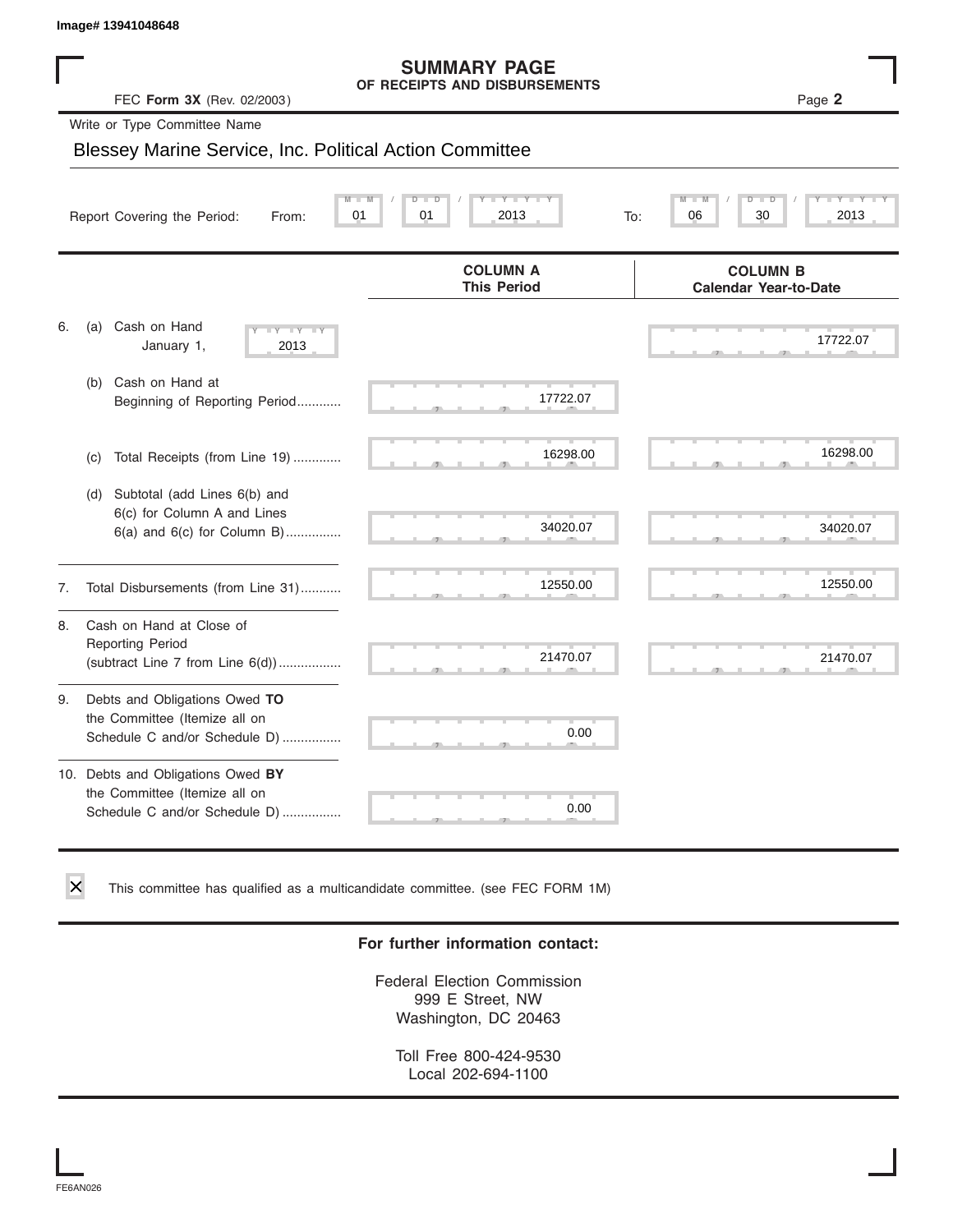|  | Image# 13941048649 |
|--|--------------------|
|--|--------------------|

#### **DETAILED SUMMARY PAGE**

|                                                                | <b>DETAILED SUMMARY PAGE</b>                                                                       |                                                 |
|----------------------------------------------------------------|----------------------------------------------------------------------------------------------------|-------------------------------------------------|
| FEC Form 3X (Rev. 06/2004)                                     | of Receipts                                                                                        | Page 3                                          |
| Write or Type Committee Name                                   |                                                                                                    |                                                 |
| <b>Blessey Marine Service, Inc. Political Action Committee</b> |                                                                                                    |                                                 |
|                                                                |                                                                                                    |                                                 |
| Report Covering the Period:<br>01<br>From:                     | $\mathbf{I}$ $\mathbf{Y}$ $\mathbf{I}$ $\mathbf{Y}$ $\mathbf{I}$ $\mathbf{Y}$<br>01<br>2013<br>To: | Y TY<br>M<br>$D$ $\Box$<br>30<br>2013<br>06     |
| I. Receipts                                                    | <b>COLUMN A</b><br><b>Total This Period</b>                                                        | <b>COLUMN B</b><br><b>Calendar Year-to-Date</b> |
| 11. Contributions (other than loans) From:                     |                                                                                                    |                                                 |
| Individuals/Persons Other<br>(a)                               |                                                                                                    |                                                 |
| <b>Than Political Committees</b>                               |                                                                                                    | 6724.00                                         |
| (i) Itemized (use Schedule A)                                  | 6724.00                                                                                            |                                                 |
|                                                                |                                                                                                    |                                                 |
|                                                                | 9574.00                                                                                            | 9574.00                                         |
| (iii) TOTAL (add                                               |                                                                                                    | 16298.00                                        |
| Lines $11(a)(i)$ and $(ii)$                                    | 16298.00                                                                                           |                                                 |
| Political Party Committees<br>(b)                              | 0.00                                                                                               | 0.00                                            |
| <b>Other Political Committees</b><br>(C)                       |                                                                                                    |                                                 |
|                                                                | 0.00                                                                                               | 0.00                                            |
| Total Contributions (add Lines<br>(d)                          |                                                                                                    |                                                 |
| $11(a)(iii)$ , (b), and (c)) (Carry                            |                                                                                                    |                                                 |
| Totals to Line 33, page 5) ▶                                   | 16298.00                                                                                           | 16298.00                                        |
| 12. Transfers From Affiliated/Other                            |                                                                                                    |                                                 |
|                                                                | 0.00                                                                                               | 0.00                                            |
|                                                                |                                                                                                    |                                                 |
|                                                                | 0.00                                                                                               | 0.00                                            |
|                                                                |                                                                                                    |                                                 |
| 14. Loan Repayments Received                                   | 0.00                                                                                               | 0.00                                            |
| 15. Offsets To Operating Expenditures                          |                                                                                                    |                                                 |
| (Refunds, Rebates, etc.)                                       | 0.00                                                                                               |                                                 |
| (Carry Totals to Line 37, page 5)                              |                                                                                                    | 0.00                                            |
| 16. Refunds of Contributions Made                              |                                                                                                    |                                                 |
| to Federal Candidates and Other<br>Political Committees        | 0.00                                                                                               | 0.00                                            |
| 17. Other Federal Receipts                                     |                                                                                                    |                                                 |
|                                                                | 0.00                                                                                               | 0.00                                            |
| 18. Transfers from Non-Federal and Levin Funds                 |                                                                                                    |                                                 |
| (a) Non-Federal Account                                        |                                                                                                    |                                                 |
|                                                                | 0.00                                                                                               | 0.00                                            |
|                                                                |                                                                                                    |                                                 |
| (b) Levin Funds (from Schedule H5)                             | 0.00                                                                                               | 0.00                                            |
|                                                                |                                                                                                    |                                                 |
| (c) Total Transfers (add $18(a)$ and $18(b)$ )                 | 0.00                                                                                               | 0.00                                            |
|                                                                |                                                                                                    |                                                 |
| 19. Total Receipts (add Lines 11(d),                           |                                                                                                    |                                                 |
| 12, 13, 14, 15, 16, 17, and 18(c)) ▶                           | 16298.00                                                                                           | 16298.00                                        |
|                                                                |                                                                                                    |                                                 |
| 20. Total Federal Receipts                                     |                                                                                                    |                                                 |
| (subtract Line 18(c) from Line 19)  ▶                          | 16298.00                                                                                           | 16298.00                                        |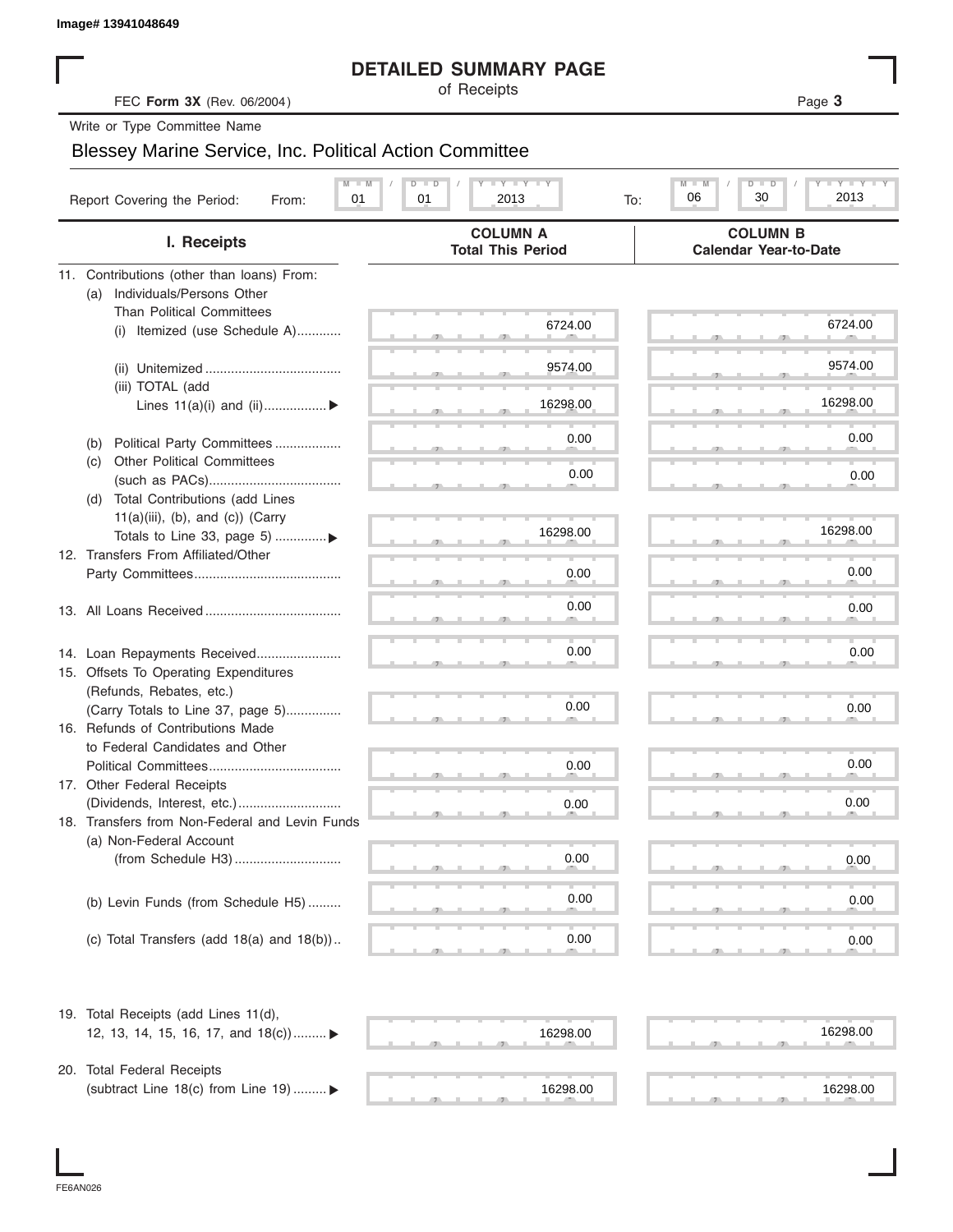#### **DETAILED SUMMARY PAGE**

|     | FEC Form 3X (Rev. 02/2003)                                           | of Disbursements         | Page 4                       |
|-----|----------------------------------------------------------------------|--------------------------|------------------------------|
|     | <b>II. Disbursements</b>                                             | <b>COLUMN A</b>          | <b>COLUMN B</b>              |
|     | 21. Operating Expenditures:                                          | <b>Total This Period</b> | <b>Calendar Year-to-Date</b> |
|     | (a) Allocated Federal/Non-Federal                                    |                          |                              |
|     | Activity (from Schedule H4)<br>Federal Share<br>(i)                  | 0.00                     | 0.00                         |
|     |                                                                      |                          |                              |
|     | Non-Federal Share<br>(ii)                                            | 0.00                     | 0.00                         |
|     | (b) Other Federal Operating                                          |                          |                              |
|     |                                                                      | 0.00                     | 0.00                         |
|     | (c) Total Operating Expenditures<br>(add 21(a)(i), (a)(ii), and (b)) | 0.00                     | 0.00                         |
|     | 22. Transfers to Affiliated/Other Party                              |                          |                              |
|     |                                                                      | 0.00                     | 0.00                         |
|     | 23. Contributions to<br>Federal Candidates/Committees                |                          |                              |
|     | and Other Political Committees                                       | 9500.00                  | 9500.00                      |
|     | 24. Independent Expenditures                                         | 0.00                     | 0.00                         |
|     | 25. Coordinated Party Expenditures                                   |                          |                              |
|     | $(2 \cup S.C. \S441a(d))$                                            | 0.00                     | 0.00                         |
|     |                                                                      |                          |                              |
|     |                                                                      | 0.00                     | 0.00                         |
|     |                                                                      | 0.00                     | 0.00                         |
|     | 28. Refunds of Contributions To:                                     |                          |                              |
| (a) | Individuals/Persons Other<br>Than Political Committees               | 0.00                     | 0.00                         |
|     |                                                                      |                          |                              |
| (b) | Political Party Committees                                           | 0.00                     | 0.00                         |
| (c) | <b>Other Political Committees</b>                                    | 0.00                     | 0.00                         |
|     |                                                                      |                          |                              |
| (d) | <b>Total Contribution Refunds</b>                                    |                          |                              |
|     | (add Lines 28(a), (b), and $(c)$ )                                   | 0.00                     | 0.00                         |
|     |                                                                      |                          |                              |
|     |                                                                      | 3050.00                  | 3050.00                      |
|     | 30. Federal Election Activity (2 U.S.C. §431(20))                    |                          |                              |
|     | (a) Allocated Federal Election Activity                              |                          |                              |
|     | (from Schedule H6)                                                   |                          | 0.00                         |
|     |                                                                      | 0.00                     |                              |
|     |                                                                      | 0.00                     | 0.00                         |
| (b) | <b>Federal Election Activity Paid Entirely</b>                       |                          |                              |
|     | With Federal Funds                                                   | 0.00                     | 0.00                         |
| (C) | Total Federal Election Activity (add                                 |                          |                              |
|     | Lines $30(a)(i)$ , $30(a)(ii)$ and $30(b))$                          | 0.00                     | 0.00                         |
|     | 31. Total Disbursements (add Lines 21(c), 22,                        |                          |                              |
|     | 23, 24, 25, 26, 27, 28(d), 29 and 30(c))                             | 12550.00                 | 12550.00                     |
|     |                                                                      |                          |                              |
|     | 32. Total Federal Disbursements                                      |                          |                              |
|     | (subtract Line 21(a)(ii) and Line 30(a)(ii)                          |                          |                              |
|     |                                                                      | 12550.00                 | 12550.00                     |

FE6AN026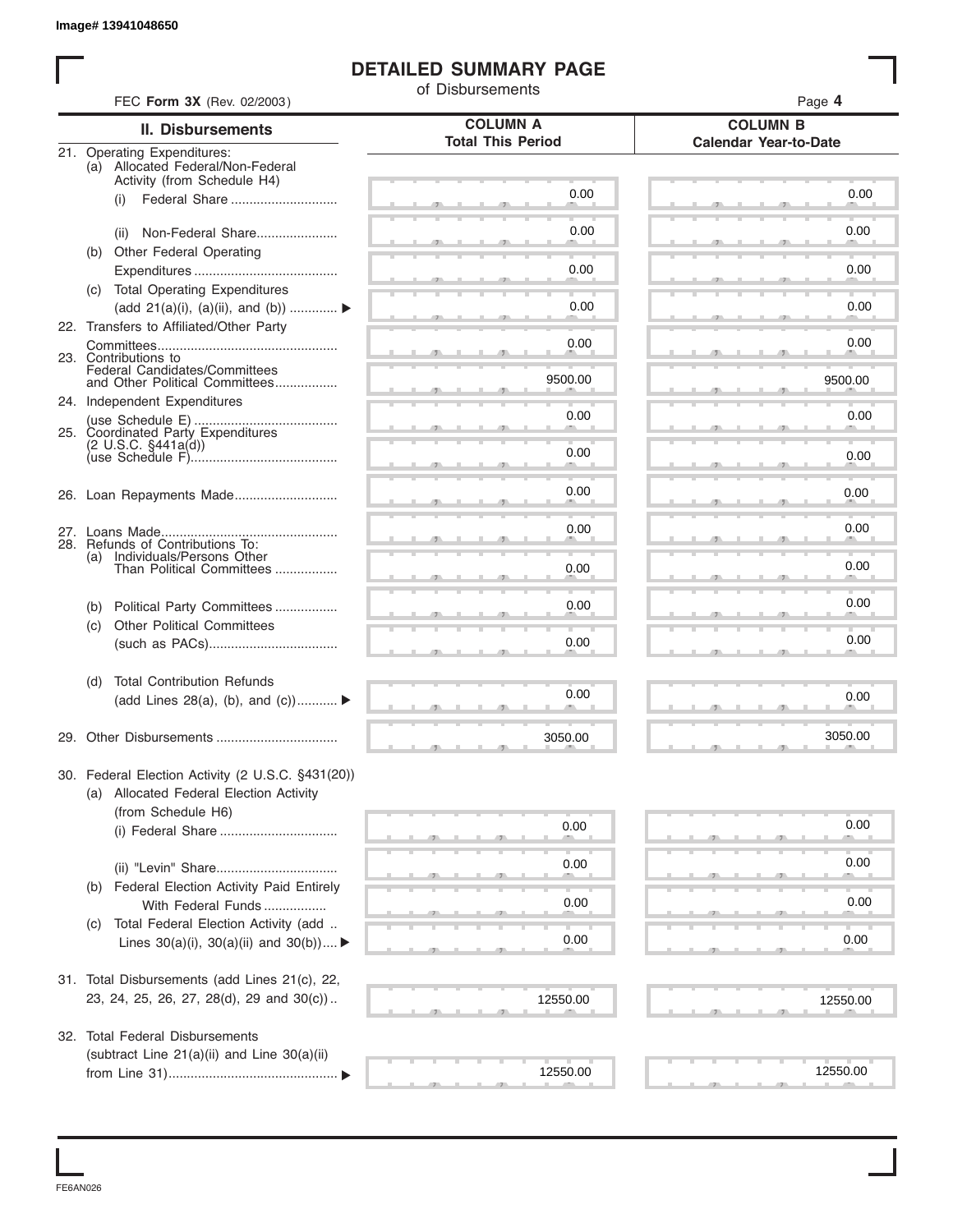#### **DETAILED SUMMARY PAGE**

| FEC Form 3X (Rev. 02/2003)                                                     | of Disbursements                            | Page 5                                          |
|--------------------------------------------------------------------------------|---------------------------------------------|-------------------------------------------------|
| III. Net Contributions/Operating Ex-<br>penditures                             | <b>COLUMN A</b><br><b>Total This Period</b> | <b>COLUMN B</b><br><b>Calendar Year-to-Date</b> |
| 33. Total Contributions (other than loans)                                     | 16298.00                                    | 16298.00                                        |
| 34. Total Contribution Refunds                                                 | 0.00                                        | 0.00                                            |
| 35. Net Contributions (other than loans)<br>(subtract Line 34 from Line 33)    | 16298.00                                    | 16298.00                                        |
| 36. Total Federal Operating Expenditures<br>(add Line 21(a)(i) and Line 21(b)) | 0.00                                        | 0.00                                            |
| 37. Offsets to Operating Expenditures                                          | 0.00                                        | 0.00                                            |
| 38. Net Operating Expenditures                                                 | 0.00                                        | 0.00                                            |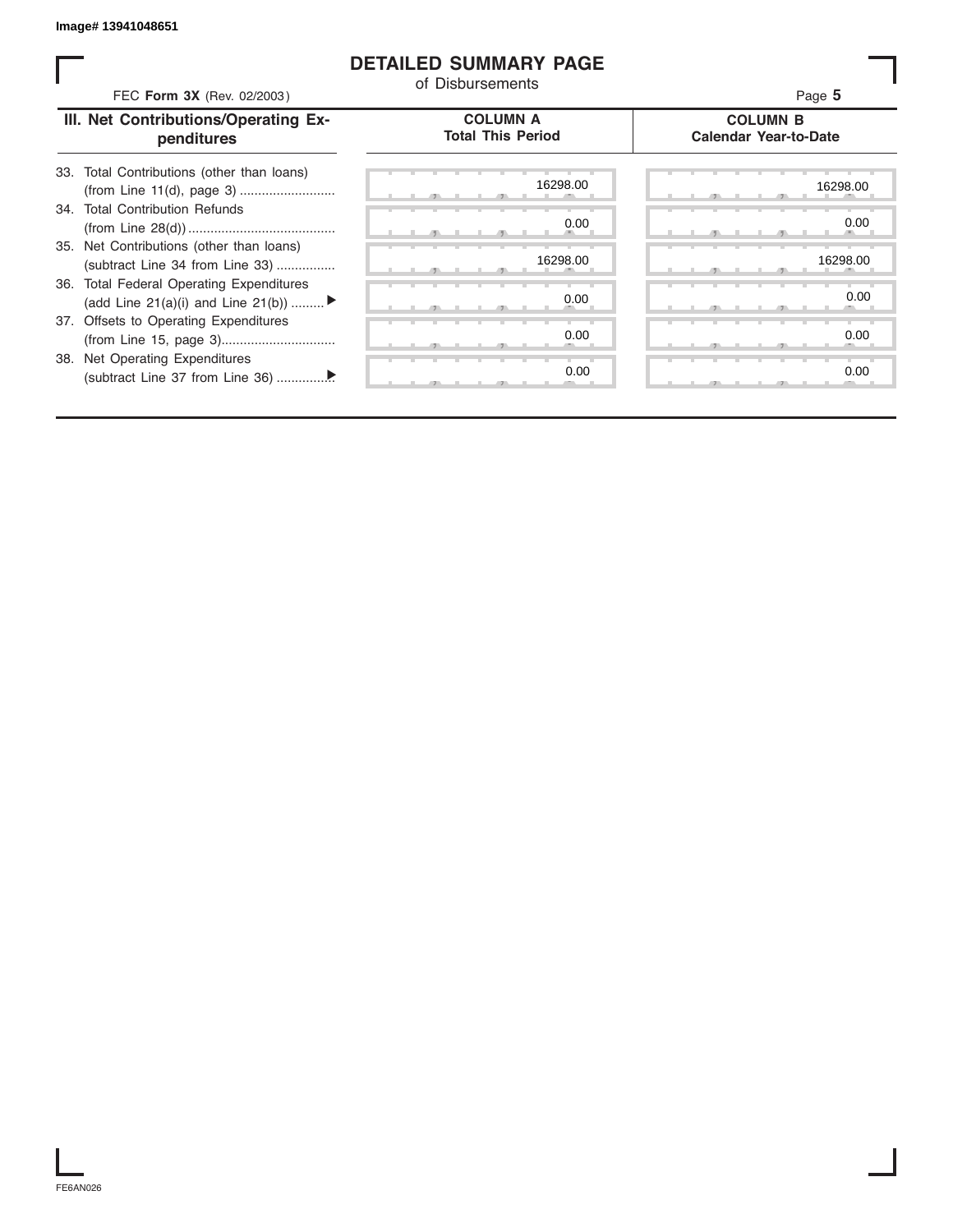|                          | FOR LINE NUMBER:           | I PAGE | 6 | OF. |
|--------------------------|----------------------------|--------|---|-----|
| Use separate schedule(s) | (check only one)           |        |   |     |
| for each category of the | $ \mathsf{X} $ 11a<br> 11b |        |   |     |
| Detailed Summary Page    |                            |        |   |     |

| SCHEDULE A (FEC Form 3X)<br><b>ITEMIZED RECEIPTS</b>                                                                                                                                                                                                                                                                   |                                                                | Use separate schedule(s)<br>for each category of the<br>Detailed Summary Page | FOR LINE NUMBER:<br>PAGE<br>6<br>OF<br>20<br>(check only one)<br>$X$   11a<br>11 <sub>b</sub><br>12<br>11c                                                              |
|------------------------------------------------------------------------------------------------------------------------------------------------------------------------------------------------------------------------------------------------------------------------------------------------------------------------|----------------------------------------------------------------|-------------------------------------------------------------------------------|-------------------------------------------------------------------------------------------------------------------------------------------------------------------------|
| Any information copied from such Reports and Statements may not be sold or used by any person for the purpose of soliciting contributions<br>or for commercial purposes, other than using the name and address of any political committee to solicit contributions from such committee.<br>NAME OF COMMITTEE (In Full) |                                                                |                                                                               | 13<br>14<br>15<br>16<br>17                                                                                                                                              |
| <b>Blessey Marine Service, Inc. Political Action Committee</b>                                                                                                                                                                                                                                                         |                                                                |                                                                               |                                                                                                                                                                         |
| Full Name (Last, First, Middle Initial)<br>A. Randy Adams<br>Mailing Address 1515 River Oaks Road East<br>City<br>Harahan<br>FEC ID number of contributing<br>federal political committee.<br>Name of Employer<br>Blessey Marine Services, Inc.                                                                        | State<br>LA<br>C<br>Occupation<br>Vice President               | Zip Code<br>70123                                                             | Date of Receipt<br>$M - M$ /<br>$Y = Y +$<br>$D$ $D$<br>03<br>31<br>2013<br>Transaction ID: SA11AI.7460<br>Amount of Each Receipt this Period<br>210.00<br>Contribution |
| Receipt For:<br>Primary<br>General<br>Other (specify) $\blacktriangledown$                                                                                                                                                                                                                                             |                                                                | Aggregate Year-to-Date ▼<br>210.00                                            |                                                                                                                                                                         |
| Full Name (Last, First, Middle Initial)<br><b>B.</b> Randy Adams<br>Mailing Address 1515 River Oaks Road East                                                                                                                                                                                                          |                                                                |                                                                               | Date of Receipt<br>Y TYT<br>$M - M$<br>$D - D$<br>$\sqrt{2}$<br>2013<br>06<br>30                                                                                        |
| City<br>Harahan<br>FEC ID number of contributing<br>federal political committee.<br>Name of Employer<br>Blessey Marine Services, Inc.<br>Receipt For:<br>Primary<br>General<br>Other (specify) $\blacktriangledown$                                                                                                    | <b>State</b><br>LA<br>C<br>Occupation<br><b>Vice President</b> | Zip Code<br>70123<br>Aggregate Year-to-Date ▼<br>420.00<br>$\overline{1}$     | Transaction ID: SA11AI.7560<br>Amount of Each Receipt this Period<br>210.00<br>Contribution                                                                             |
| Full Name (Last, First, Middle Initial)<br>Johnathan Brown<br>С.<br>Mailing Address 1515 Ribver Oaks Road East<br>City                                                                                                                                                                                                 | State<br>LA                                                    | Zip Code                                                                      | Date of Receipt<br>$Y = Y - Y - Y$<br>$M - M$<br>$D$ $D$<br>06<br>30<br>2013<br>Transaction ID: SA11AI.7561                                                             |
| Harahan<br>FEC ID number of contributing<br>federal political committee.<br>Name of Employer<br>Blessey Marine Services, Inc.<br>Receipt For:<br>Primary<br>General<br>Other (specify) $\blacktriangledown$                                                                                                            | C<br>Occupation<br>manager                                     | 70123<br>Aggregate Year-to-Date ▼<br>300.00                                   | Amount of Each Receipt this Period<br>150.00<br>Contribution                                                                                                            |
|                                                                                                                                                                                                                                                                                                                        |                                                                |                                                                               | 570.00                                                                                                                                                                  |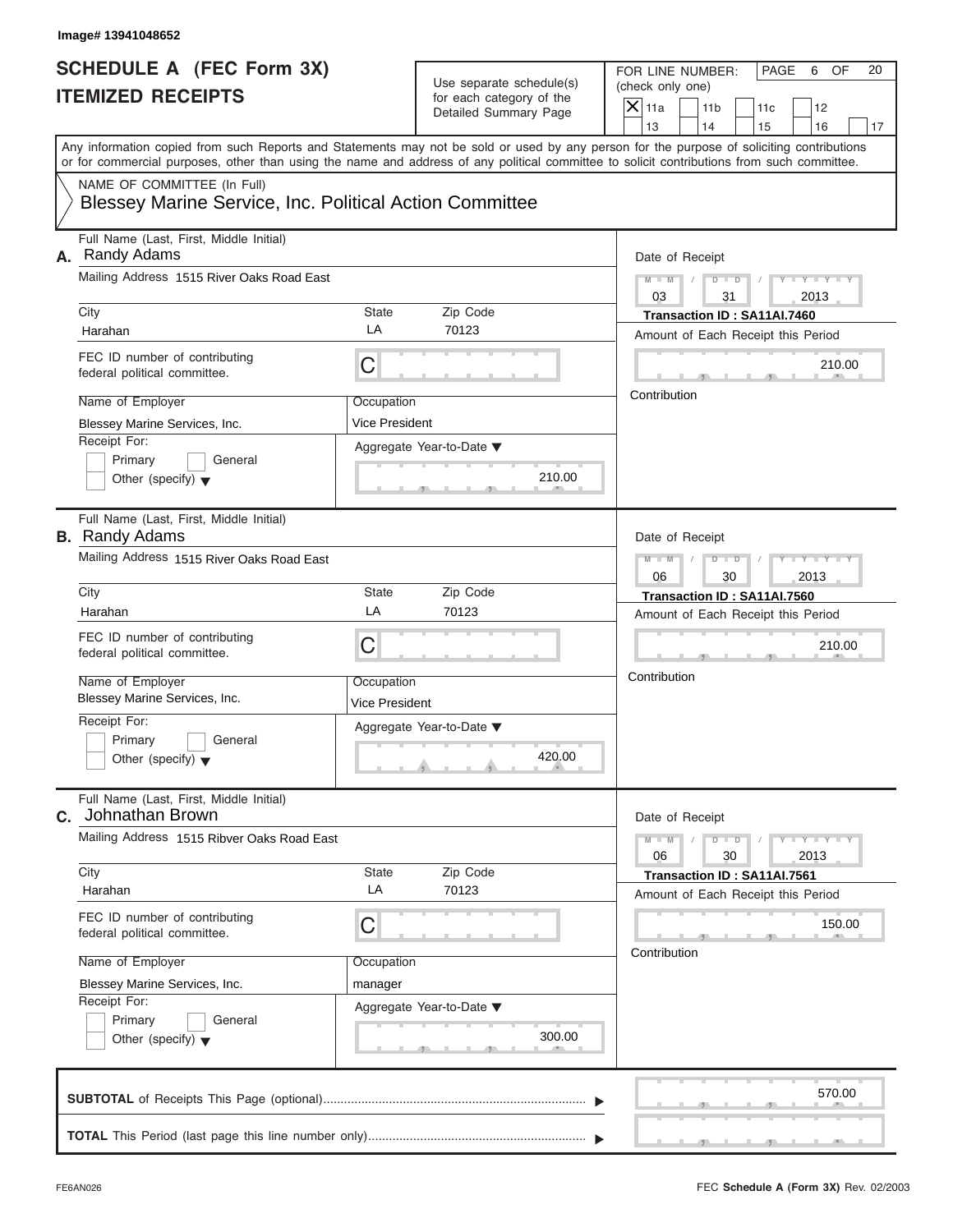|                                                   | FOR LINE NUMBER:                      | I PAGE | NF. |
|---------------------------------------------------|---------------------------------------|--------|-----|
| Use separate schedule(s)                          | (check only one)                      |        |     |
| for each category of the<br>Detailed Summary Page | $ \mathsf{X} $ 11a<br>11 <sub>b</sub> | 11c    |     |
|                                                   |                                       |        |     |

| SCHEDULE A (FEC Form 3X)<br><b>ITEMIZED RECEIPTS</b>                                                                                                                                                                                                                                                                                                                                     | Use separate schedule(s)<br>for each category of the<br>Detailed Summary Page | FOR LINE NUMBER:<br>PAGE<br>$\overline{7}$<br>OF<br>20<br>(check only one)<br>$X$ 11a<br>11 <sub>b</sub><br>11c<br>12<br>13<br>14<br>15<br>16<br>17                                                                                                                                            |
|------------------------------------------------------------------------------------------------------------------------------------------------------------------------------------------------------------------------------------------------------------------------------------------------------------------------------------------------------------------------------------------|-------------------------------------------------------------------------------|------------------------------------------------------------------------------------------------------------------------------------------------------------------------------------------------------------------------------------------------------------------------------------------------|
| Any information copied from such Reports and Statements may not be sold or used by any person for the purpose of soliciting contributions<br>or for commercial purposes, other than using the name and address of any political committee to solicit contributions from such committee.<br>NAME OF COMMITTEE (In Full)<br><b>Blessey Marine Service, Inc. Political Action Committee</b> |                                                                               |                                                                                                                                                                                                                                                                                                |
| Full Name (Last, First, Middle Initial)<br>A. Gregory Cameron<br>Mailing Address 1515 River Oaks Road East<br>City<br>State<br>LA<br>Harahan<br>FEC ID number of contributing<br>C<br>federal political committee.<br>Name of Employer<br>Blessey Marine Services, Inc.<br>Captain<br>Receipt For:<br>Primary<br>General<br>Other (specify) $\blacktriangledown$                         | Zip Code<br>70123<br>Occupation<br>Aggregate Year-to-Date ▼<br>240.00         | Date of Receipt<br>$M - M$<br>$Y - Y - Y$<br>$D$ $D$<br>$\sqrt{2}$<br>06<br>30<br>2013<br>Transaction ID: SA11AI.7508<br>Amount of Each Receipt this Period<br>120.00<br>Contribution                                                                                                          |
| Full Name (Last, First, Middle Initial)<br><b>B.</b> Curtis Christian<br>Mailing Address 1515 River Oaks Road East<br>City<br><b>State</b><br>LA<br>Harahan<br>FEC ID number of contributing<br>C<br>federal political committee.<br>Name of Employer<br>Blessey Marine Services, Inc.<br>Captain<br>Receipt For:<br>Primary<br>General<br>Other (specify) $\blacktriangledown$          | Zip Code<br>70123<br>Occupation<br>Aggregate Year-to-Date ▼<br>240.00<br>A    | Date of Receipt<br>$M - M$<br>$D - D$<br>$\overline{Y}$<br>$-Y$<br>30<br>2013<br>06<br>Transaction ID: SA11AI.7509<br>Amount of Each Receipt this Period<br>120.00<br>Contribution                                                                                                             |
| Full Name (Last, First, Middle Initial)<br><b>C.</b> Lyman Christian<br>Mailing Address 1515 River Oaks Road East<br>City<br><b>State</b><br>LA<br>Harahan<br>FEC ID number of contributing<br>C<br>federal political committee.<br>Name of Employer<br>Blessey Marine Services, Inc.<br>manager<br>Receipt For:<br>Primary<br>General<br>Other (specify) $\blacktriangledown$           | Zip Code<br>70123<br>Occupation<br>Aggregate Year-to-Date ▼<br>300.00         | Date of Receipt<br>$\begin{array}{c c c c c} \hline \textbf{I} & \textbf{Y} & \textbf{I} & \textbf{Y} & \textbf{I} & \textbf{Y} \\\hline \end{array}$<br>$M - M$<br>$D$ $D$<br>30<br>06<br>2013<br>Transaction ID: SA11AI.7510<br>Amount of Each Receipt this Period<br>150.00<br>Contribution |
|                                                                                                                                                                                                                                                                                                                                                                                          |                                                                               | 390.00                                                                                                                                                                                                                                                                                         |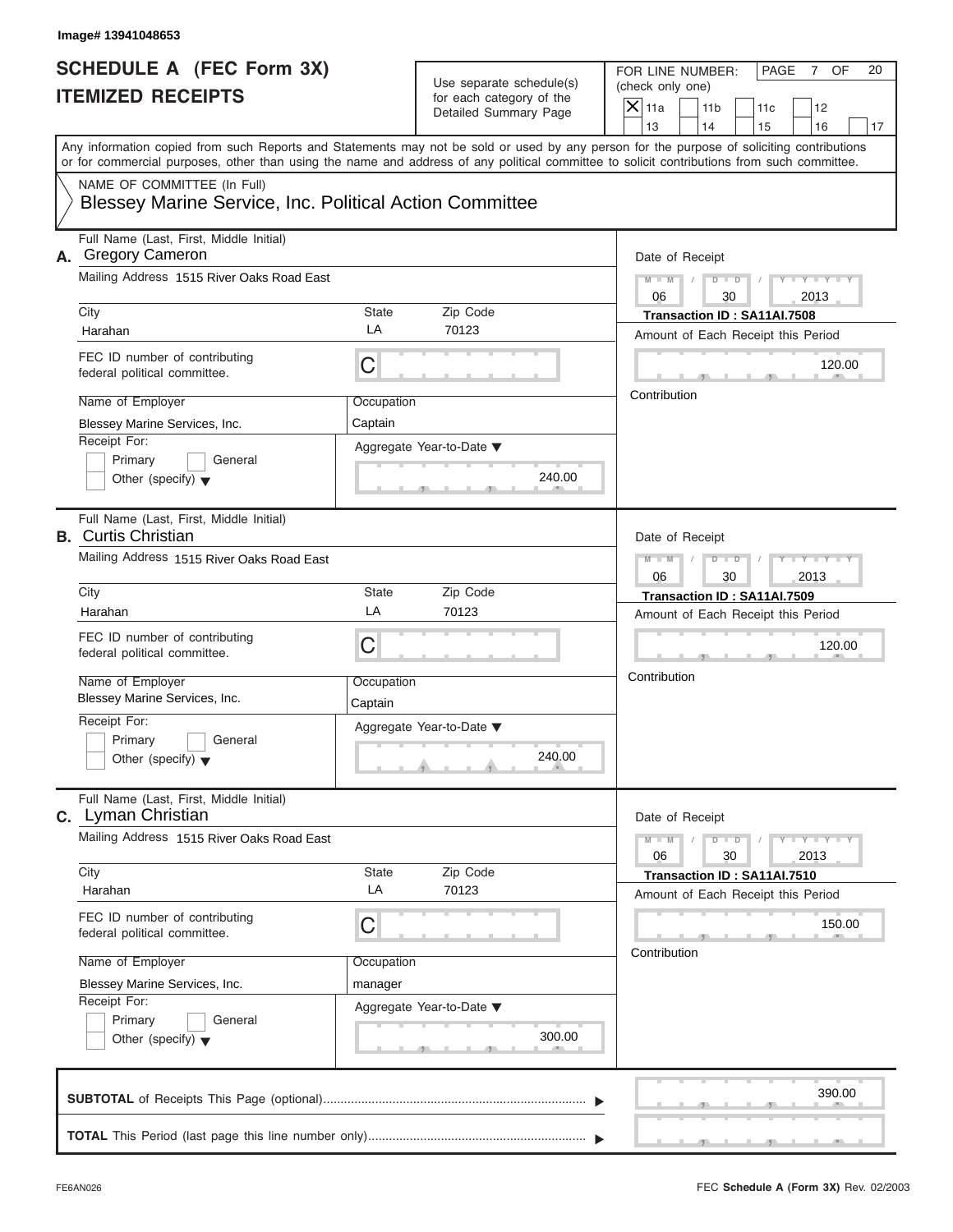|                                                   | FOR LINE NUMBER:          | <b>PAGE</b> | 8 | OF. |
|---------------------------------------------------|---------------------------|-------------|---|-----|
| Use separate schedule(s)                          | (check only one)          |             |   |     |
| for each category of the<br>Detailed Summary Page | $ \mathsf{X} $ 11a<br>11b |             |   |     |
|                                                   |                           |             |   |     |

| <b>ITEMIZED RECEIPTS</b>                                                                                                                                                                                                                                                                                                                                                                 | Use separate schedule(s)<br>for each category of the<br>Detailed Summary Page                     | FOR LINE NUMBER:<br>PAGE<br>8<br>OF<br>20<br>(check only one)<br>$X$ 11a<br>11 <sub>b</sub><br>12<br>11c<br>13<br>14<br>15<br>16<br>17                                |
|------------------------------------------------------------------------------------------------------------------------------------------------------------------------------------------------------------------------------------------------------------------------------------------------------------------------------------------------------------------------------------------|---------------------------------------------------------------------------------------------------|-----------------------------------------------------------------------------------------------------------------------------------------------------------------------|
| Any information copied from such Reports and Statements may not be sold or used by any person for the purpose of soliciting contributions<br>or for commercial purposes, other than using the name and address of any political committee to solicit contributions from such committee.<br>NAME OF COMMITTEE (In Full)<br><b>Blessey Marine Service, Inc. Political Action Committee</b> |                                                                                                   |                                                                                                                                                                       |
| Full Name (Last, First, Middle Initial)<br>James Clendenon<br>А.<br>Mailing Address 1515 River Oaks Road East<br>City<br>State<br>LA<br>Harahan<br>FEC ID number of contributing<br>C<br>federal political committee.<br>Name of Employer<br>Blessey Marine Services, Inc.<br>Manager<br>Receipt For:<br>Primary<br>General<br>Other (specify) $\blacktriangledown$                      | Zip Code<br>70123<br>Occupation<br>Aggregate Year-to-Date ▼<br>210.00                             | Date of Receipt<br>$Y = Y +$<br>$M - M$<br>$D$ $D$<br>03<br>31<br>2013<br>Transaction ID: SA11AI.7464<br>Amount of Each Receipt this Period<br>210.00<br>Contribution |
| Full Name (Last, First, Middle Initial)<br><b>B.</b> James Clendenon<br>Mailing Address 1515 River Oaks Road East<br>City<br>State<br>LA<br>Harahan<br>FEC ID number of contributing<br>C<br>federal political committee.<br>Name of Employer<br>Blessey Marine Services, Inc.<br>Manager<br>Receipt For:<br>Primary<br>General<br>Other (specify) $\blacktriangledown$                  | Zip Code<br>70123<br>Occupation<br>Aggregate Year-to-Date ▼<br>420.00<br><b>Contract Contract</b> | Date of Receipt<br>$M - M$<br>$T - Y$<br>$D$ $D$<br>2013<br>06<br>30<br>Transaction ID: SA11AI.7564<br>Amount of Each Receipt this Period<br>210.00<br>Contribution   |
| Full Name (Last, First, Middle Initial)<br><b>C.</b> Mr John Dempsey<br>Mailing Address 1515 River Oaks Road East<br>City<br><b>State</b><br>LA<br>Harahan<br>FEC ID number of contributing<br>C<br>federal political committee.<br>Name of Employer<br>Blessey Marine Services, Inc.<br>Manager<br>Receipt For:                                                                         | Zip Code<br>70123<br>Occupation<br>Aggregate Year-to-Date ▼                                       | Date of Receipt<br>$Y = Y$<br>$M - M$<br>$D$ $D$<br>06<br>30<br>2013<br>Transaction ID: SA11AI.7565<br>Amount of Each Receipt this Period<br>150.00<br>Contribution   |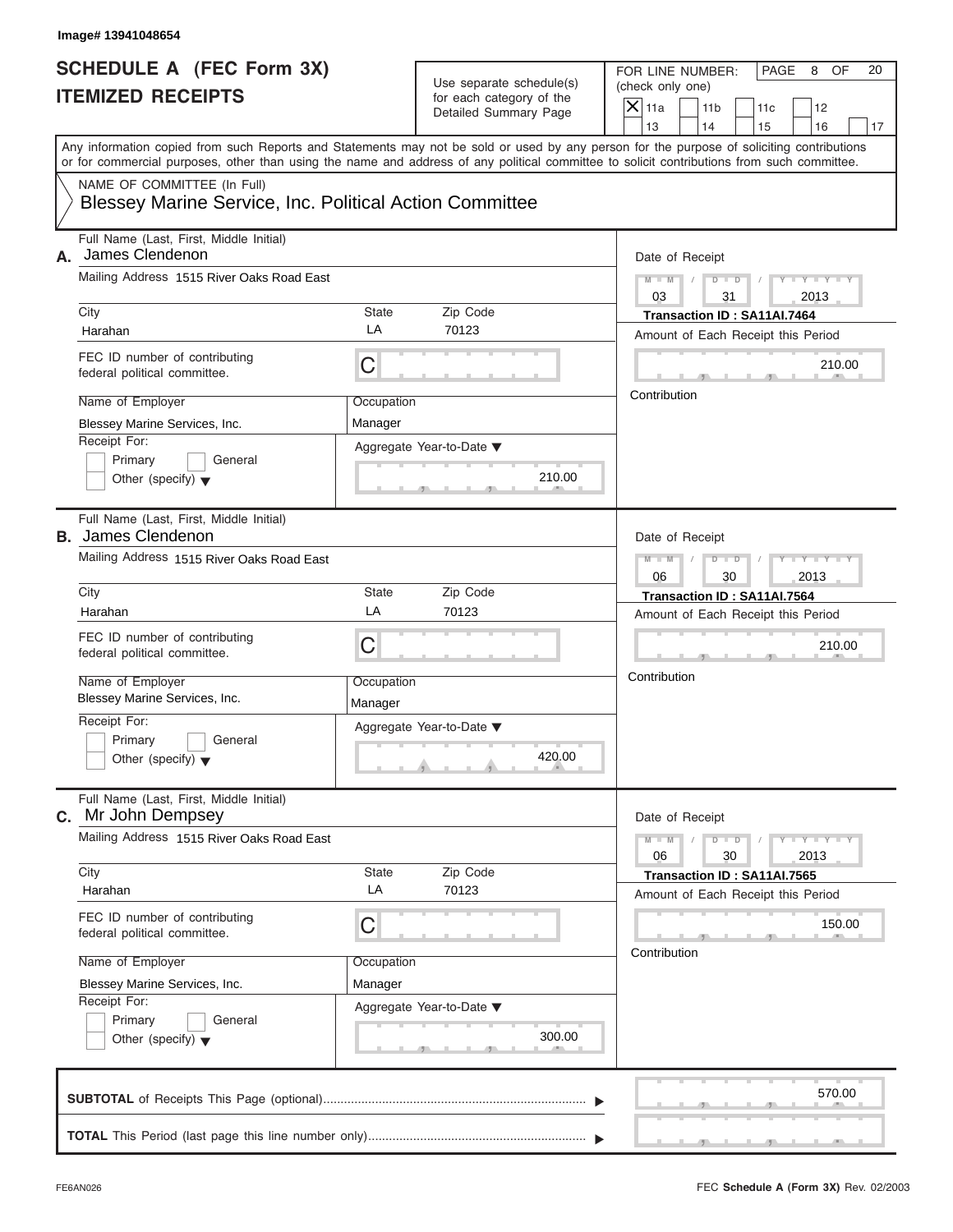|                          | FOR LINE NUMBER:           | I PAGE | 9 | OF. |
|--------------------------|----------------------------|--------|---|-----|
| Use separate schedule(s) | (check only one)           |        |   |     |
| for each category of the | $ \mathsf{X} $ 11a<br> 11b |        |   |     |
| Detailed Summary Page    |                            |        |   |     |

| Any information copied from such Reports and Statements may not be sold or used by any person for the purpose of soliciting contributions<br>or for commercial purposes, other than using the name and address of any political committee to solicit contributions from such committee.<br>NAME OF COMMITTEE (In Full)<br>Blessey Marine Service, Inc. Political Action Committee<br>Full Name (Last, First, Middle Initial)<br>Lance Dragon<br>А.<br>Mailing Address 1515 River Oaks Road East<br>City<br>Zip Code<br>State<br>LA<br>70123<br>Harahan<br>FEC ID number of contributing<br>C<br>federal political committee.<br>Name of Employer<br>Occupation<br>Blessey Marine Services, Inc.<br>Manager<br>Receipt For:<br>Aggregate Year-to-Date ▼<br>Primary<br>General<br>240.00<br>Other (specify) $\blacktriangledown$<br>Full Name (Last, First, Middle Initial) | 13<br>14<br>15<br>16<br>17<br>Date of Receipt<br>$M - M$<br>$-1$ $-1$ $-1$ $-1$ $-1$<br>$D$ $D$<br>$\sqrt{2}$<br>30<br>2013<br>06<br>Transaction ID: SA11AI.7514<br>Amount of Each Receipt this Period<br>120.00<br>Contribution                                                                                                                  |
|---------------------------------------------------------------------------------------------------------------------------------------------------------------------------------------------------------------------------------------------------------------------------------------------------------------------------------------------------------------------------------------------------------------------------------------------------------------------------------------------------------------------------------------------------------------------------------------------------------------------------------------------------------------------------------------------------------------------------------------------------------------------------------------------------------------------------------------------------------------------------|---------------------------------------------------------------------------------------------------------------------------------------------------------------------------------------------------------------------------------------------------------------------------------------------------------------------------------------------------|
|                                                                                                                                                                                                                                                                                                                                                                                                                                                                                                                                                                                                                                                                                                                                                                                                                                                                           |                                                                                                                                                                                                                                                                                                                                                   |
|                                                                                                                                                                                                                                                                                                                                                                                                                                                                                                                                                                                                                                                                                                                                                                                                                                                                           |                                                                                                                                                                                                                                                                                                                                                   |
| <b>B.</b> Chris Estep                                                                                                                                                                                                                                                                                                                                                                                                                                                                                                                                                                                                                                                                                                                                                                                                                                                     |                                                                                                                                                                                                                                                                                                                                                   |
| Mailing Address 1515 River Oaks Road East<br>City<br>Zip Code<br>State<br>LA<br>70123<br>Harahan<br>FEC ID number of contributing<br>C<br>federal political committee.<br>Name of Employer<br>Occupation<br><b>Blessey Marine Services, Inc.</b><br>Manager<br>Receipt For:<br>Aggregate Year-to-Date ▼<br>Primary<br>General<br>240.00<br>Other (specify) $\blacktriangledown$                                                                                                                                                                                                                                                                                                                                                                                                                                                                                           | Date of Receipt<br>$M - M$<br>$T - Y$<br>D<br>$\Box$<br>30<br>2013<br>06<br>Transaction ID: SA11AI.7569<br>Amount of Each Receipt this Period<br>120.00<br>Contribution                                                                                                                                                                           |
| Full Name (Last, First, Middle Initial)<br><b>C.</b> Angie Fay<br>Mailing Address 1515 River Oaks Road East<br>City<br>Zip Code<br>State<br>LA<br>70123<br>Harahan<br>FEC ID number of contributing<br>C<br>federal political committee.<br>Name of Employer<br>Occupation<br>Blessey Marine Services, Inc<br>Manager<br>Receipt For:<br>Aggregate Year-to-Date ▼<br>Primary<br>General<br>240.00<br>Other (specify) $\blacktriangledown$                                                                                                                                                                                                                                                                                                                                                                                                                                 | Date of Receipt<br>$\frac{1}{2}$ $\frac{1}{2}$ $\frac{1}{2}$ $\frac{1}{2}$ $\frac{1}{2}$ $\frac{1}{2}$ $\frac{1}{2}$ $\frac{1}{2}$ $\frac{1}{2}$ $\frac{1}{2}$ $\frac{1}{2}$ $\frac{1}{2}$ $\frac{1}{2}$<br>$M - M$<br>$D$ $D$<br>06<br>30<br>2013<br>Transaction ID: SA11AI.7571<br>Amount of Each Receipt this Period<br>120.00<br>Contribution |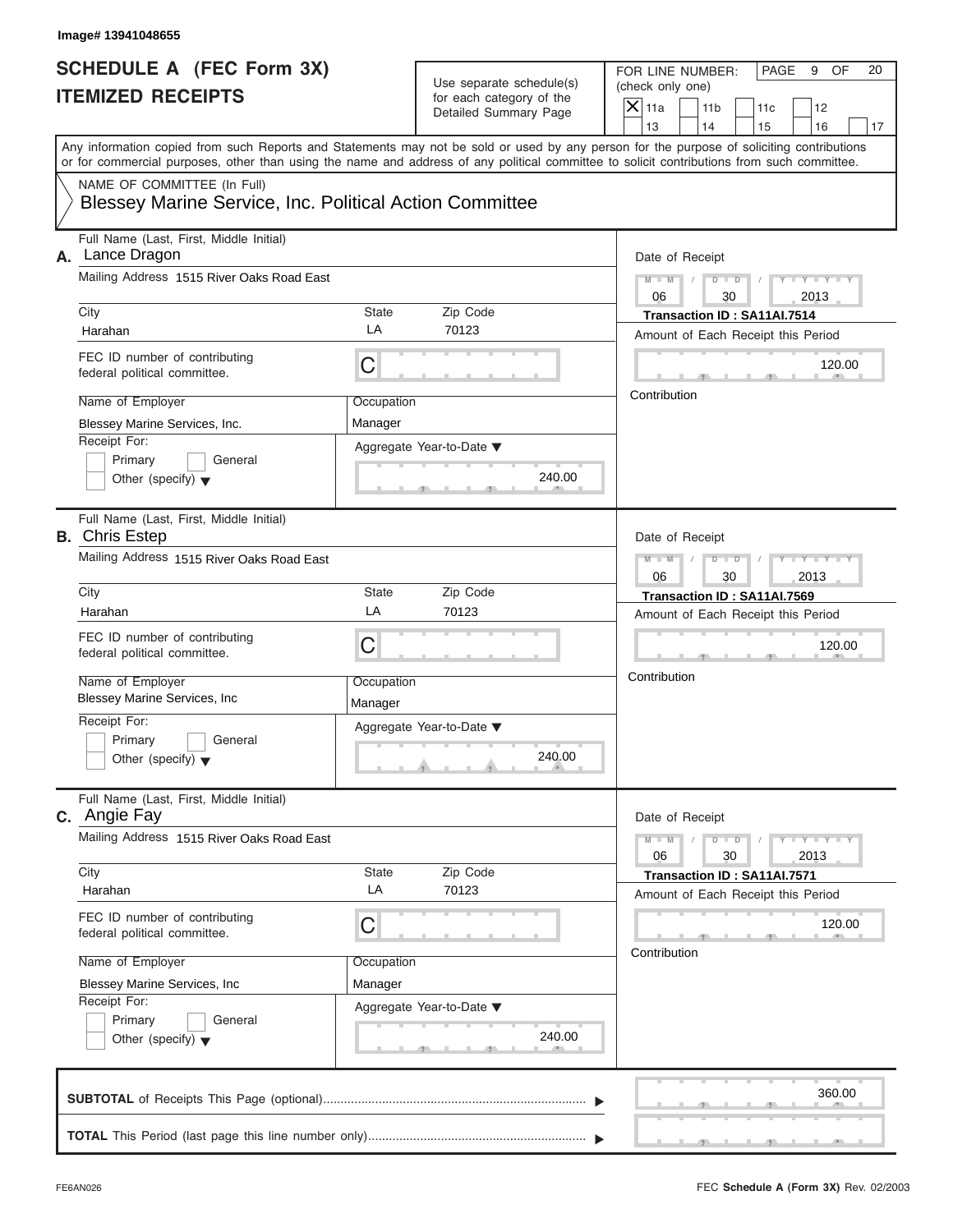|                                                   | FOR LINE NUMBER:          | PAGE | 10 OF |  |
|---------------------------------------------------|---------------------------|------|-------|--|
| Use separate schedule(s)                          | (check only one)          |      |       |  |
| for each category of the<br>Detailed Summary Page | $ \mathsf{X} $ 11a<br>11b |      |       |  |
|                                                   |                           |      |       |  |

| Image# 13941048656                                                                                                              |                       |                                                                                      |                                                                                                                                                                                                                                                                                         |
|---------------------------------------------------------------------------------------------------------------------------------|-----------------------|--------------------------------------------------------------------------------------|-----------------------------------------------------------------------------------------------------------------------------------------------------------------------------------------------------------------------------------------------------------------------------------------|
| <b>SCHEDULE A (FEC Form 3X)</b><br><b>ITEMIZED RECEIPTS</b>                                                                     |                       | Use separate schedule(s)<br>for each category of the<br><b>Detailed Summary Page</b> | FOR LINE NUMBER:<br>PAGE 10 OF<br>20<br>(check only one)<br>$X$ 11a<br>11 <sub>b</sub><br>11c<br>12<br>13<br>14<br>15<br>16<br>17                                                                                                                                                       |
| NAME OF COMMITTEE (In Full)<br><b>Blessey Marine Service, Inc. Political Action Committee</b>                                   |                       |                                                                                      | Any information copied from such Reports and Statements may not be sold or used by any person for the purpose of soliciting contributions<br>or for commercial purposes, other than using the name and address of any political committee to solicit contributions from such committee. |
| Full Name (Last, First, Middle Initial)<br>David Fried<br>А.<br>Mailing Address 1515 River Oaks Road East                       |                       |                                                                                      | Date of Receipt<br>$D$ $D$ $I$<br>$Y - Y - Y - Y - Y$<br>$M - M$<br>$\sqrt{2}$                                                                                                                                                                                                          |
| City<br>Harahan                                                                                                                 | State<br>LA           | Zip Code<br>70123                                                                    | 03<br>31<br>2013<br>Transaction ID: SA11AI.7474<br>Amount of Each Receipt this Period                                                                                                                                                                                                   |
| FEC ID number of contributing<br>federal political committee.                                                                   | С                     |                                                                                      | 210.00<br>Contribution                                                                                                                                                                                                                                                                  |
| Name of Employer<br>Blessey Marine Services, Inc.<br>Receipt For:<br>Primary<br>General<br>Other (specify) $\blacktriangledown$ | Occupation<br>Manager | Aggregate Year-to-Date ▼<br>210.00                                                   |                                                                                                                                                                                                                                                                                         |
| Full Name (Last, First, Middle Initial)<br><b>B.</b> David Fried<br>Mailing Address 1515 River Oaks Road East                   |                       |                                                                                      | Date of Receipt<br>$D - D$<br>$Y = Y = Y' - Y'$<br>$M - M$<br>$\sqrt{ }$<br>06<br>30<br>2013                                                                                                                                                                                            |
| City<br>Harahan<br>FEC ID number of contributing                                                                                | State<br>LA<br>С      | Zip Code<br>70123                                                                    | Transaction ID: SA11AI.7572<br>Amount of Each Receipt this Period                                                                                                                                                                                                                       |
| federal political committee.<br>Name of Employer<br>Blessey Marine Services, Inc.                                               | Occupation<br>Manager |                                                                                      | 210.00<br>Contribution                                                                                                                                                                                                                                                                  |
| Receipt For:<br>Primary<br>General<br>Other (specify) $\blacktriangledown$                                                      |                       | Aggregate Year-to-Date ▼<br>420.00                                                   |                                                                                                                                                                                                                                                                                         |
| Full Name (Last, First, Middle Initial)<br>Mr Jack Haskell<br>C.                                                                |                       |                                                                                      | Date of Receipt                                                                                                                                                                                                                                                                         |
| Mailing Address 1515 River Oaks Road East<br>City                                                                               | State                 | Zip Code                                                                             | $Y - Y - Y - Y - Y$<br>$M - M$<br>$D$ $\Box$ $D$<br>06<br>30<br>2013<br>Transaction ID: SA11AI.7573                                                                                                                                                                                     |
| Harahan<br>FEC ID number of contributing<br>federal political committee.                                                        | LA<br>С               | 70123                                                                                | Amount of Each Receipt this Period<br>120.00                                                                                                                                                                                                                                            |
| Name of Employer<br>Blessey Marine Services, Inc.<br>Receipt For:<br>Primary<br>General<br>Other (specify) $\blacktriangledown$ | Occupation<br>Manager | Aggregate Year-to-Date ▼<br>240.00                                                   | Contribution                                                                                                                                                                                                                                                                            |
|                                                                                                                                 |                       |                                                                                      | 540.00                                                                                                                                                                                                                                                                                  |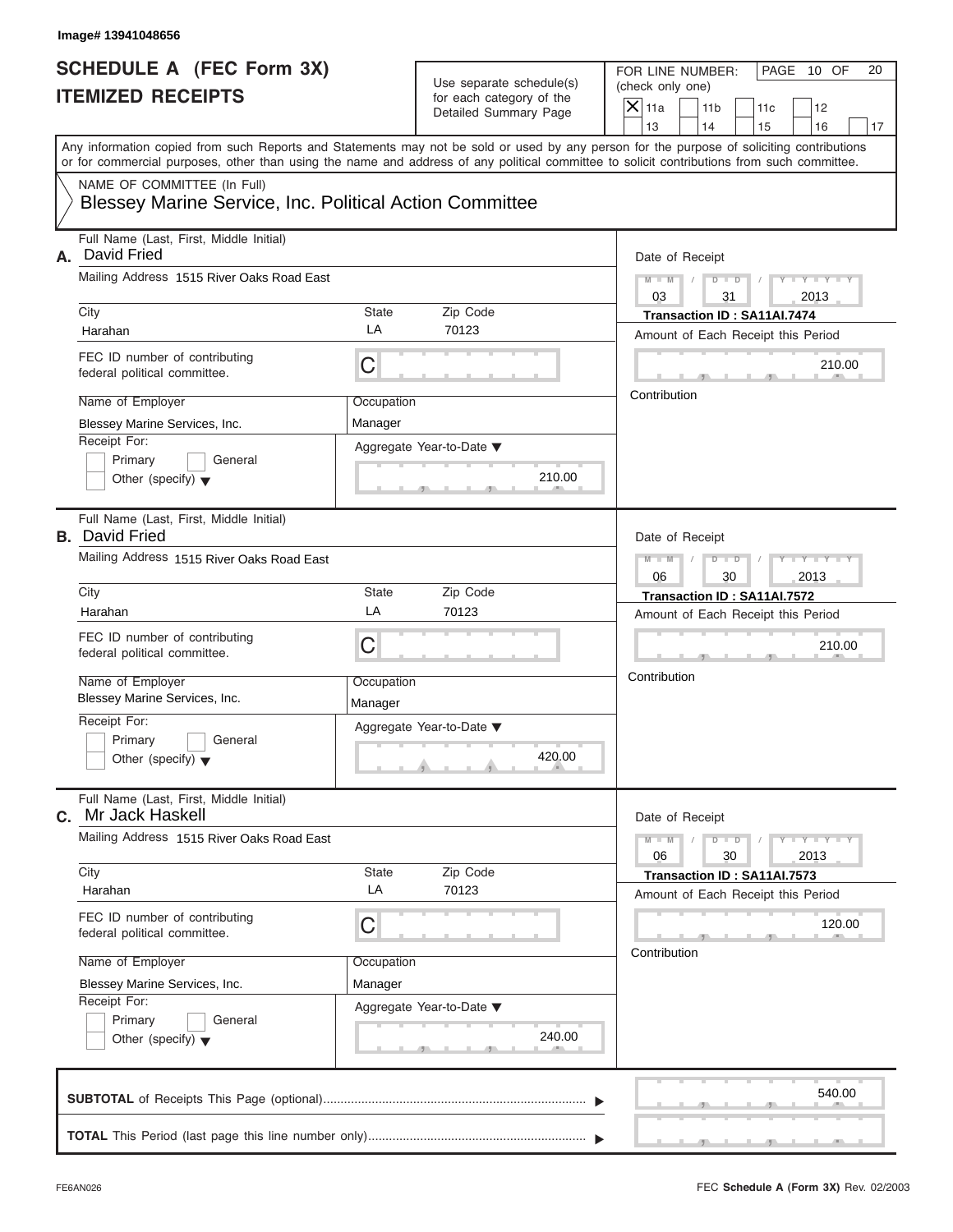|                          | PAGE 11<br>- OF<br>FOR LINE NUMBER: |  |
|--------------------------|-------------------------------------|--|
| Use separate schedule(s) | (check only one)                    |  |
| for each category of the | $ \mathsf{X} $ 11a<br>11b           |  |
| Detailed Summary Page    |                                     |  |

| Image# 13941048657                                                 |             |                                                                               |                                                                                                                                                                                                                                                                                         |
|--------------------------------------------------------------------|-------------|-------------------------------------------------------------------------------|-----------------------------------------------------------------------------------------------------------------------------------------------------------------------------------------------------------------------------------------------------------------------------------------|
| <b>SCHEDULE A (FEC Form 3X)</b><br><b>ITEMIZED RECEIPTS</b>        |             | Use separate schedule(s)<br>for each category of the<br>Detailed Summary Page | FOR LINE NUMBER:<br>PAGE 11 OF<br>20<br>(check only one)<br>$X$ 11a<br>11 <sub>b</sub><br>11c<br>12                                                                                                                                                                                     |
|                                                                    |             |                                                                               | 13<br>14<br>15<br>16<br>17                                                                                                                                                                                                                                                              |
|                                                                    |             |                                                                               | Any information copied from such Reports and Statements may not be sold or used by any person for the purpose of soliciting contributions<br>or for commercial purposes, other than using the name and address of any political committee to solicit contributions from such committee. |
| NAME OF COMMITTEE (In Full)                                        |             |                                                                               |                                                                                                                                                                                                                                                                                         |
| Blessey Marine Service, Inc. Political Action Committee            |             |                                                                               |                                                                                                                                                                                                                                                                                         |
| Full Name (Last, First, Middle Initial)<br><b>Mark Haury</b><br>А. |             |                                                                               | Date of Receipt                                                                                                                                                                                                                                                                         |
| Mailing Address 1515 River Oaks Road East                          |             |                                                                               | $M = M$ / $D = D$ /<br>$Y - Y - Y - Y - Y$<br>06<br>30<br>2013                                                                                                                                                                                                                          |
| City                                                               | State<br>LA | Zip Code<br>70123                                                             | Transaction ID: SA11AI.7522                                                                                                                                                                                                                                                             |
| Harahan                                                            |             |                                                                               | Amount of Each Receipt this Period                                                                                                                                                                                                                                                      |
| FEC ID number of contributing<br>federal political committee.      | С           |                                                                               | 125.00                                                                                                                                                                                                                                                                                  |
| Name of Employer                                                   | Occupation  |                                                                               | Contribution                                                                                                                                                                                                                                                                            |
| Blessey Marine Services, Inc.                                      | Captain     |                                                                               |                                                                                                                                                                                                                                                                                         |
| Receipt For:                                                       |             | Aggregate Year-to-Date ▼                                                      |                                                                                                                                                                                                                                                                                         |
| Primary<br>General                                                 |             |                                                                               |                                                                                                                                                                                                                                                                                         |
| Other (specify) $\blacktriangledown$                               |             | 300.00                                                                        |                                                                                                                                                                                                                                                                                         |
| Full Name (Last, First, Middle Initial)<br><b>B.</b> Steven Hibbs  |             |                                                                               | Date of Receipt                                                                                                                                                                                                                                                                         |
| Mailing Address 1515 River Oaks Road East                          |             |                                                                               | $D$ $D$<br>$Y = Y = Y' - Y'$<br>$M - M$<br>$\Box$                                                                                                                                                                                                                                       |
|                                                                    |             |                                                                               | 03<br>31<br>2013                                                                                                                                                                                                                                                                        |
| City                                                               | State       | Zip Code                                                                      | Transaction ID: SA11AI.7459                                                                                                                                                                                                                                                             |
| Harahan                                                            | LA          | 70123                                                                         | Amount of Each Receipt this Period                                                                                                                                                                                                                                                      |
| FEC ID number of contributing<br>federal political committee.      | С           |                                                                               | 240.00                                                                                                                                                                                                                                                                                  |
| Name of Employer                                                   | Occupation  |                                                                               | Contribution                                                                                                                                                                                                                                                                            |
| Blessey Marine Service, Inc.                                       | Manager     |                                                                               |                                                                                                                                                                                                                                                                                         |
| Receipt For:                                                       |             | Aggregate Year-to-Date ▼                                                      |                                                                                                                                                                                                                                                                                         |
| Primary<br>General                                                 |             |                                                                               |                                                                                                                                                                                                                                                                                         |
| Other (specify) $\blacktriangledown$                               |             | 240.00                                                                        |                                                                                                                                                                                                                                                                                         |
| Full Name (Last, First, Middle Initial)<br>C. Jerry Kelly          |             |                                                                               | Date of Receipt                                                                                                                                                                                                                                                                         |
| Mailing Address 1515 River Oaks Road East                          |             |                                                                               | $Y - Y - Y - Y - Y$<br>$M - M$<br>$D$ $\Box$ $D$<br>06<br>30<br>2013                                                                                                                                                                                                                    |
| City                                                               | State       | Zip Code                                                                      | Transaction ID: SA11AI.7526                                                                                                                                                                                                                                                             |
| Harahan                                                            | LA          | 70123                                                                         | Amount of Each Receipt this Period                                                                                                                                                                                                                                                      |
| FEC ID number of contributing<br>federal political committee.      | С           |                                                                               | 150.00                                                                                                                                                                                                                                                                                  |
| Name of Employer                                                   | Occupation  |                                                                               | Contribution                                                                                                                                                                                                                                                                            |
| Blessey Marine Services, Inc.                                      | Manager     |                                                                               |                                                                                                                                                                                                                                                                                         |
| Receipt For:                                                       |             | Aggregate Year-to-Date ▼                                                      |                                                                                                                                                                                                                                                                                         |
| Primary<br>General                                                 |             |                                                                               |                                                                                                                                                                                                                                                                                         |
| Other (specify) $\blacktriangledown$                               |             | 300.00                                                                        |                                                                                                                                                                                                                                                                                         |
|                                                                    |             |                                                                               | 515.00                                                                                                                                                                                                                                                                                  |
|                                                                    |             |                                                                               |                                                                                                                                                                                                                                                                                         |
|                                                                    |             |                                                                               |                                                                                                                                                                                                                                                                                         |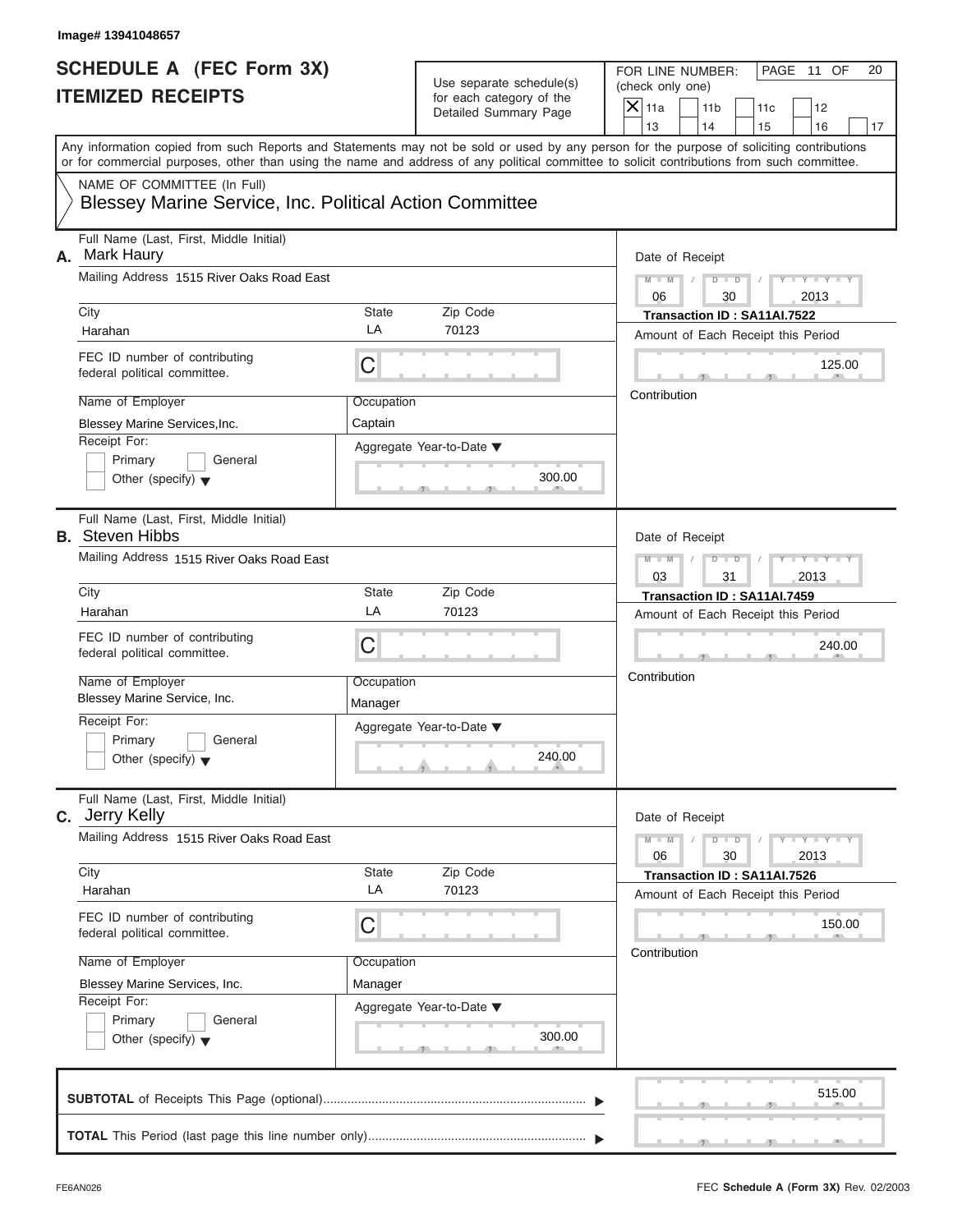|                          | FOR LINE NUMBER:                      | PAGE 12 OF |
|--------------------------|---------------------------------------|------------|
| Use separate schedule(s) | (check only one)                      |            |
| for each category of the | $ \mathsf{X} $ 11a<br>11 <sub>b</sub> |            |
| Detailed Summary Page    |                                       |            |

| <b>ITEMIZED RECEIPTS</b><br>or for commercial purposes, other than using the name and address of any political committee to solicit contributions from such committee.<br>NAME OF COMMITTEE (In Full) | for each category of the<br>Detailed Summary Page | $X$ 11a<br>11 <sub>b</sub><br>11c<br>12                                                                                                                     |
|-------------------------------------------------------------------------------------------------------------------------------------------------------------------------------------------------------|---------------------------------------------------|-------------------------------------------------------------------------------------------------------------------------------------------------------------|
|                                                                                                                                                                                                       |                                                   | 13<br>14                                                                                                                                                    |
|                                                                                                                                                                                                       |                                                   | 15<br>16<br>17<br>Any information copied from such Reports and Statements may not be sold or used by any person for the purpose of soliciting contributions |
| Blessey Marine Service, Inc. Political Action Committee                                                                                                                                               |                                                   |                                                                                                                                                             |
| Full Name (Last, First, Middle Initial)<br><b>Charles Martin</b><br>А.                                                                                                                                |                                                   | Date of Receipt                                                                                                                                             |
| Mailing Address 1515 River Oaks Road East                                                                                                                                                             |                                                   | $M = M \qquad / \qquad D = D \qquad /$<br>$Y - Y - Y - Y - Y$<br>06<br>30<br>2013                                                                           |
| City<br>Harahan                                                                                                                                                                                       | Zip Code<br>State<br>LA<br>70123                  | Transaction ID: SA11AI.7534<br>Amount of Each Receipt this Period                                                                                           |
| FEC ID number of contributing<br>federal political committee.                                                                                                                                         | C                                                 | 120.00                                                                                                                                                      |
| Name of Employer<br>Blessey Marine Services, Inc.<br>Receipt For:                                                                                                                                     | Occupation<br>Captain                             | Contribution                                                                                                                                                |
| Primary<br>General<br>Other (specify) $\blacktriangledown$                                                                                                                                            | Aggregate Year-to-Date ▼<br>240.00                |                                                                                                                                                             |
| Full Name (Last, First, Middle Initial)<br><b>B.</b> Charles Monstead                                                                                                                                 |                                                   | Date of Receipt                                                                                                                                             |
| Mailing Address 1515 River Oaks Road East                                                                                                                                                             |                                                   | $Y = Y = Y - Y$<br>$M - M$<br>$D$ $D$<br>$\Box$<br>03<br>31<br>2013                                                                                         |
| City<br>Harahan                                                                                                                                                                                       | State<br>Zip Code<br>LA<br>70123                  | Transaction ID: SA11AI.7479<br>Amount of Each Receipt this Period                                                                                           |
| FEC ID number of contributing<br>federal political committee.                                                                                                                                         | C                                                 | 300.00                                                                                                                                                      |
| Name of Employer<br>Blessey Marine Services, Inc.                                                                                                                                                     | Occupation<br>Manager                             | Contribution                                                                                                                                                |
| Receipt For:<br>Primary<br>General<br>Other (specify) $\blacktriangledown$                                                                                                                            | Aggregate Year-to-Date ▼<br>300.00                |                                                                                                                                                             |
| Full Name (Last, First, Middle Initial)<br><b>c.</b> Charles Monstead                                                                                                                                 |                                                   | Date of Receipt                                                                                                                                             |
| Mailing Address 1515 River Oaks Road East                                                                                                                                                             |                                                   | $M - M$<br>$Y = Y$<br>$D$ $D$<br>06<br>30<br>2013                                                                                                           |
| City<br>Harahan                                                                                                                                                                                       | Zip Code<br><b>State</b><br>LA<br>70123           | Transaction ID: SA11AI.7577<br>Amount of Each Receipt this Period                                                                                           |
| FEC ID number of contributing<br>federal political committee.                                                                                                                                         | С                                                 | 300.00<br>Contribution                                                                                                                                      |
| Name of Employer<br>Blessey Marine Services, Inc.                                                                                                                                                     | Occupation<br>Manager                             |                                                                                                                                                             |
| Receipt For:<br>Primary<br>General<br>Other (specify) $\blacktriangledown$                                                                                                                            | Aggregate Year-to-Date ▼<br>600.00                |                                                                                                                                                             |
|                                                                                                                                                                                                       |                                                   | 720.00                                                                                                                                                      |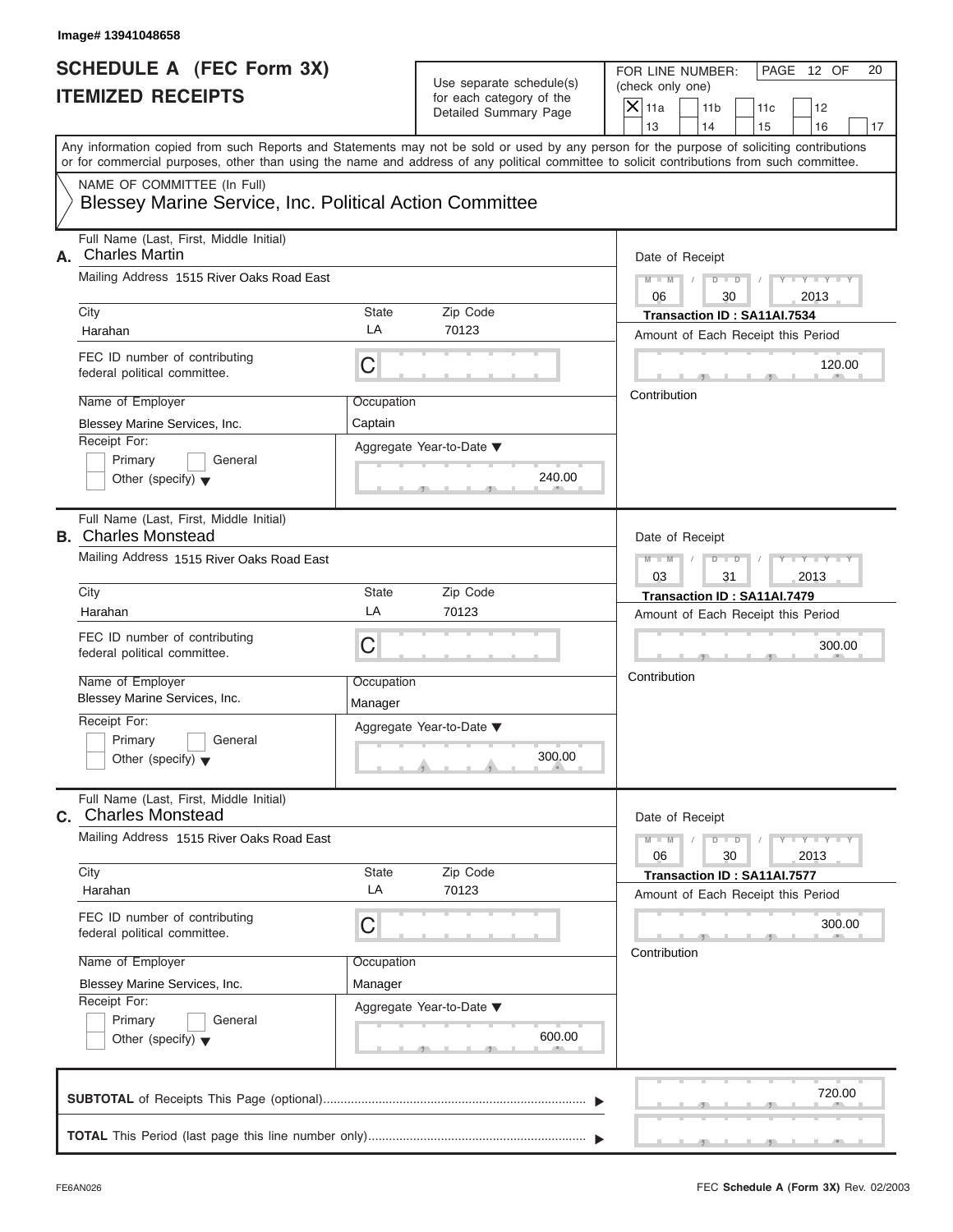|                          | FOR LINE NUMBER:          | PAGE 13 OF |  |
|--------------------------|---------------------------|------------|--|
| Use separate schedule(s) | (check only one)          |            |  |
| for each category of the | $ \mathsf{X} $ 11a<br>11b | 11c        |  |
| Detailed Summary Page    |                           |            |  |

| Image# 13941048659                                               |                       |                                                      |                                                                                                                                                                                                                                                                                         |
|------------------------------------------------------------------|-----------------------|------------------------------------------------------|-----------------------------------------------------------------------------------------------------------------------------------------------------------------------------------------------------------------------------------------------------------------------------------------|
| <b>SCHEDULE A (FEC Form 3X)</b><br><b>ITEMIZED RECEIPTS</b>      |                       | Use separate schedule(s)<br>for each category of the | FOR LINE NUMBER:<br>PAGE 13 OF<br>20<br>(check only one)<br>$X$ 11a                                                                                                                                                                                                                     |
|                                                                  |                       | <b>Detailed Summary Page</b>                         | 11 <sub>b</sub><br>11c<br>12<br>13<br>14<br>15<br>16<br>17                                                                                                                                                                                                                              |
|                                                                  |                       |                                                      | Any information copied from such Reports and Statements may not be sold or used by any person for the purpose of soliciting contributions<br>or for commercial purposes, other than using the name and address of any political committee to solicit contributions from such committee. |
| NAME OF COMMITTEE (In Full)                                      |                       |                                                      |                                                                                                                                                                                                                                                                                         |
| Blessey Marine Service, Inc. Political Action Committee          |                       |                                                      |                                                                                                                                                                                                                                                                                         |
| Full Name (Last, First, Middle Initial)<br>Dane Morgan<br>А.     |                       |                                                      | Date of Receipt                                                                                                                                                                                                                                                                         |
| Mailing Address 1515 River Oaks Road East                        |                       |                                                      | $Y - Y - Y - Y - Y$<br>$M - M$<br>$\sqrt{2}$<br>03<br>31<br>2013                                                                                                                                                                                                                        |
| City                                                             | State<br>LA           | Zip Code                                             | Transaction ID: SA11AI.7480                                                                                                                                                                                                                                                             |
| Harahan                                                          |                       | 70123                                                | Amount of Each Receipt this Period                                                                                                                                                                                                                                                      |
| FEC ID number of contributing<br>federal political committee.    | С                     |                                                      | 210.00                                                                                                                                                                                                                                                                                  |
| Name of Employer                                                 | Occupation            |                                                      | Contribution                                                                                                                                                                                                                                                                            |
| Blessey Marine Services, Inc                                     | Manager               |                                                      |                                                                                                                                                                                                                                                                                         |
| Receipt For:                                                     |                       | Aggregate Year-to-Date ▼                             |                                                                                                                                                                                                                                                                                         |
| Primary<br>General                                               |                       |                                                      |                                                                                                                                                                                                                                                                                         |
| Other (specify) $\blacktriangledown$                             |                       | 210.00                                               |                                                                                                                                                                                                                                                                                         |
| Full Name (Last, First, Middle Initial)<br><b>B.</b> Dane Morgan |                       |                                                      | Date of Receipt                                                                                                                                                                                                                                                                         |
| Mailing Address 1515 River Oaks Road East                        |                       |                                                      | $D$ $D$<br>$Y = Y = Y' - Y'$<br>$M - M$<br>$\Box$                                                                                                                                                                                                                                       |
|                                                                  |                       |                                                      | 06<br>30<br>2013                                                                                                                                                                                                                                                                        |
| City                                                             | State                 | Zip Code                                             | Transaction ID: SA11AI.7578                                                                                                                                                                                                                                                             |
| Harahan                                                          | LA                    | 70123                                                | Amount of Each Receipt this Period                                                                                                                                                                                                                                                      |
| FEC ID number of contributing<br>federal political committee.    | С                     |                                                      | 210.00                                                                                                                                                                                                                                                                                  |
| Name of Employer<br><b>Blessey Marine Services, Inc.</b>         | Occupation<br>Manager |                                                      | Contribution                                                                                                                                                                                                                                                                            |
| Receipt For:                                                     |                       |                                                      |                                                                                                                                                                                                                                                                                         |
| Primary<br>General                                               |                       | Aggregate Year-to-Date ▼                             |                                                                                                                                                                                                                                                                                         |
| Other (specify) $\blacktriangledown$                             |                       | 420.00                                               |                                                                                                                                                                                                                                                                                         |
| Full Name (Last, First, Middle Initial)<br>C. Gary Moss          |                       |                                                      | Date of Receipt                                                                                                                                                                                                                                                                         |
| Mailing Address 1515 River Oaks Road East                        |                       |                                                      | $Y - Y - Y - Y - Y$<br>$M - M$<br>$D$ $\Box$ $D$<br>06<br>30<br>2013                                                                                                                                                                                                                    |
| City                                                             | State                 | Zip Code                                             | Transaction ID: SA11AI.7540                                                                                                                                                                                                                                                             |
| Harahan                                                          | LA                    | 70123                                                | Amount of Each Receipt this Period                                                                                                                                                                                                                                                      |
| FEC ID number of contributing<br>federal political committee.    | С                     |                                                      | 120.00                                                                                                                                                                                                                                                                                  |
| Name of Employer                                                 | Occupation            |                                                      | Contribution                                                                                                                                                                                                                                                                            |
| Blessey Marine Services, Inc.                                    | manager               |                                                      |                                                                                                                                                                                                                                                                                         |
| Receipt For:                                                     |                       | Aggregate Year-to-Date ▼                             |                                                                                                                                                                                                                                                                                         |
| Primary<br>General                                               |                       |                                                      |                                                                                                                                                                                                                                                                                         |
| Other (specify) $\blacktriangledown$                             |                       | 240.00                                               |                                                                                                                                                                                                                                                                                         |
|                                                                  |                       |                                                      | 540.00                                                                                                                                                                                                                                                                                  |
|                                                                  |                       |                                                      |                                                                                                                                                                                                                                                                                         |
|                                                                  |                       |                                                      |                                                                                                                                                                                                                                                                                         |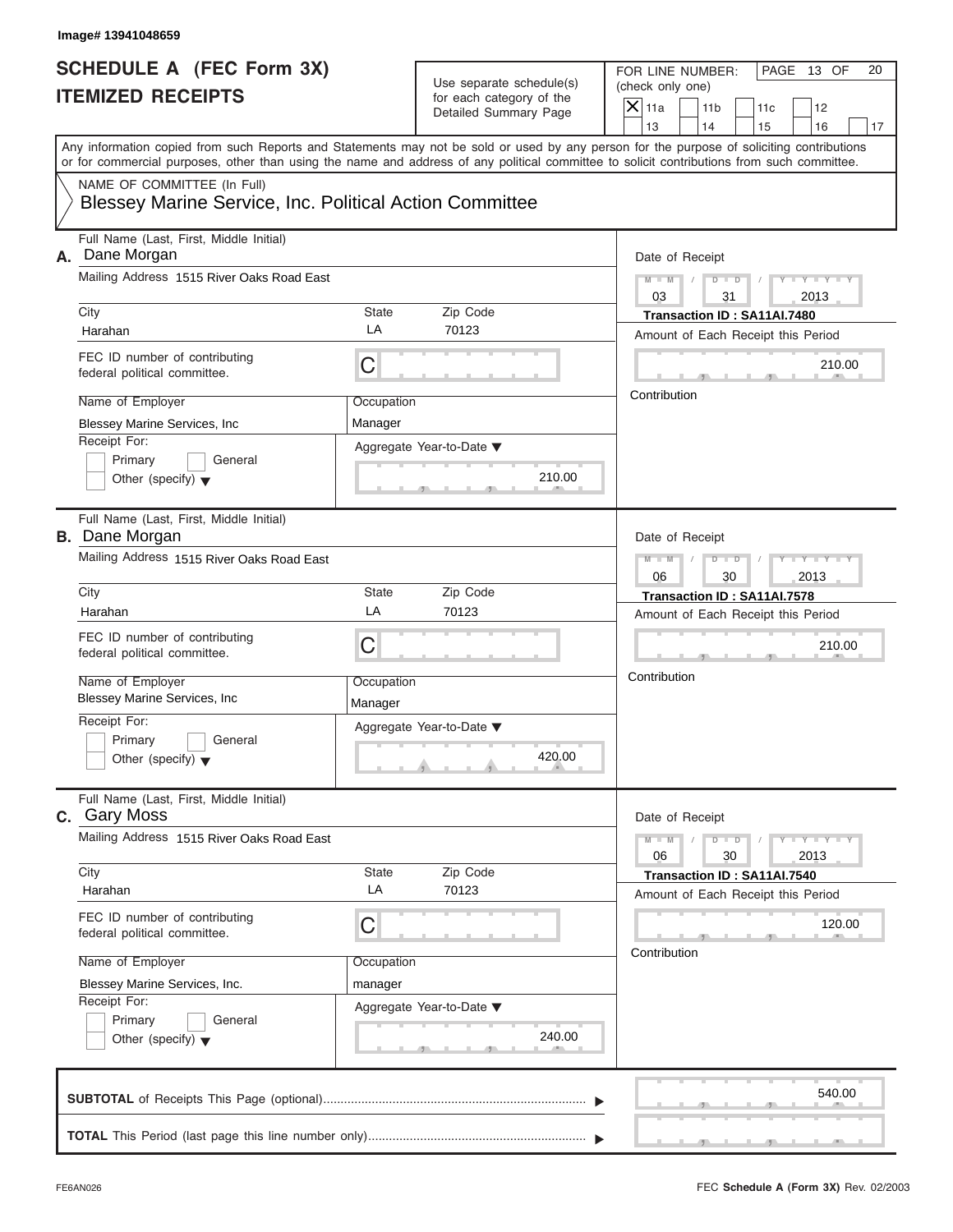|                                                   | FOR LINE NUMBER:          | <b>PAGE</b> | 14 OF |  |
|---------------------------------------------------|---------------------------|-------------|-------|--|
| Use separate schedule(s)                          | (check only one)          |             |       |  |
| for each category of the<br>Detailed Summary Page | $ \mathsf{X} $ 11a<br>11b |             |       |  |
|                                                   |                           |             |       |  |

| <b>SCHEDULE A (FEC Form 3X)</b>                                       | Use separate schedule(s) | FOR LINE NUMBER:<br>PAGE 14 OF                                                                                                                                                                                                                                                          | 20                          |
|-----------------------------------------------------------------------|--------------------------|-----------------------------------------------------------------------------------------------------------------------------------------------------------------------------------------------------------------------------------------------------------------------------------------|-----------------------------|
| <b>ITEMIZED RECEIPTS</b>                                              | for each category of the | (check only one)                                                                                                                                                                                                                                                                        |                             |
|                                                                       | Detailed Summary Page    | $\overline{X}$ 11a<br>11 <sub>b</sub><br>11c                                                                                                                                                                                                                                            | 12                          |
|                                                                       |                          | 13<br>14<br>15                                                                                                                                                                                                                                                                          | 16<br>17                    |
|                                                                       |                          | Any information copied from such Reports and Statements may not be sold or used by any person for the purpose of soliciting contributions<br>or for commercial purposes, other than using the name and address of any political committee to solicit contributions from such committee. |                             |
| NAME OF COMMITTEE (In Full)                                           |                          |                                                                                                                                                                                                                                                                                         |                             |
| Blessey Marine Service, Inc. Political Action Committee               |                          |                                                                                                                                                                                                                                                                                         |                             |
| Full Name (Last, First, Middle Initial)<br><b>Andrew Norval</b><br>А. |                          | Date of Receipt                                                                                                                                                                                                                                                                         |                             |
| Mailing Address 1515 River Oaks Road East                             |                          | $M - M$<br>$\sqrt{2}$<br>06<br>30                                                                                                                                                                                                                                                       | $Y - Y - Y - Y - Y$<br>2013 |
| City                                                                  | <b>State</b><br>Zip Code | Transaction ID: SA11AI.7579                                                                                                                                                                                                                                                             |                             |
| Harahan                                                               | LA<br>70123              | Amount of Each Receipt this Period                                                                                                                                                                                                                                                      |                             |
| FEC ID number of contributing<br>federal political committee.         | C                        |                                                                                                                                                                                                                                                                                         | 120.00                      |
| Name of Employer                                                      | Occupation               | Contribution                                                                                                                                                                                                                                                                            |                             |
| Blessey Marine services, Inc.                                         | Manager                  |                                                                                                                                                                                                                                                                                         |                             |
| Receipt For:                                                          |                          |                                                                                                                                                                                                                                                                                         |                             |
| Primary<br>General                                                    | Aggregate Year-to-Date ▼ |                                                                                                                                                                                                                                                                                         |                             |
| Other (specify) $\blacktriangledown$                                  |                          | 240.00                                                                                                                                                                                                                                                                                  |                             |
|                                                                       |                          |                                                                                                                                                                                                                                                                                         |                             |
| Full Name (Last, First, Middle Initial)<br><b>B.</b> Chris Rupell     |                          | Date of Receipt                                                                                                                                                                                                                                                                         |                             |
| Mailing Address 1515 River Oaks Road East                             |                          |                                                                                                                                                                                                                                                                                         |                             |
|                                                                       |                          | $M - M$<br>$D - D$<br>$\sqrt{ }$<br>06<br>30<br>2013                                                                                                                                                                                                                                    | Y I Y I Y I Y               |
| City                                                                  | <b>State</b><br>Zip Code | Transaction ID: SA11AI.7584                                                                                                                                                                                                                                                             |                             |
| Harahan                                                               | LA<br>70123              | Amount of Each Receipt this Period                                                                                                                                                                                                                                                      |                             |
|                                                                       |                          |                                                                                                                                                                                                                                                                                         |                             |
| FEC ID number of contributing<br>federal political committee.         | C                        |                                                                                                                                                                                                                                                                                         | 150.00                      |
|                                                                       |                          |                                                                                                                                                                                                                                                                                         |                             |
| Name of Employer                                                      | Occupation               | Contribution                                                                                                                                                                                                                                                                            |                             |
| Blessey Marine Services, Inc.                                         | manager                  |                                                                                                                                                                                                                                                                                         |                             |
| Receipt For:                                                          | Aggregate Year-to-Date ▼ |                                                                                                                                                                                                                                                                                         |                             |
| Primary<br>General                                                    |                          |                                                                                                                                                                                                                                                                                         |                             |
| Other (specify) $\blacktriangledown$                                  |                          | 300.00                                                                                                                                                                                                                                                                                  |                             |
| Full Name (Last, First, Middle Initial)                               |                          |                                                                                                                                                                                                                                                                                         |                             |
| c. Ray Schaefer                                                       |                          | Date of Receipt                                                                                                                                                                                                                                                                         |                             |
| Mailing Address 1515 River Oaks Road East                             |                          | $M - M$<br>$Y - Y - Y - Y - I$<br>$D$ $D$<br>03<br>31<br>2013                                                                                                                                                                                                                           |                             |
|                                                                       |                          |                                                                                                                                                                                                                                                                                         |                             |
| City                                                                  | Zip Code<br>State        | Transaction ID: SA11AI.7490                                                                                                                                                                                                                                                             |                             |
| Harahan                                                               | LA<br>70123              | Amount of Each Receipt this Period                                                                                                                                                                                                                                                      |                             |
| FEC ID number of contributing                                         |                          |                                                                                                                                                                                                                                                                                         | 252.00                      |
| federal political committee.                                          | C                        |                                                                                                                                                                                                                                                                                         |                             |
| Name of Employer                                                      | Occupation               | Contribution                                                                                                                                                                                                                                                                            |                             |
|                                                                       |                          |                                                                                                                                                                                                                                                                                         |                             |
| Blessey Marine Services, Inc.<br>Receipt For:                         | Insurance                |                                                                                                                                                                                                                                                                                         |                             |
| Primary<br>General                                                    | Aggregate Year-to-Date ▼ |                                                                                                                                                                                                                                                                                         |                             |
|                                                                       |                          | 252.00                                                                                                                                                                                                                                                                                  |                             |
| Other (specify) $\blacktriangledown$                                  |                          |                                                                                                                                                                                                                                                                                         |                             |
|                                                                       |                          |                                                                                                                                                                                                                                                                                         |                             |
|                                                                       |                          |                                                                                                                                                                                                                                                                                         | 522.00                      |
|                                                                       |                          |                                                                                                                                                                                                                                                                                         |                             |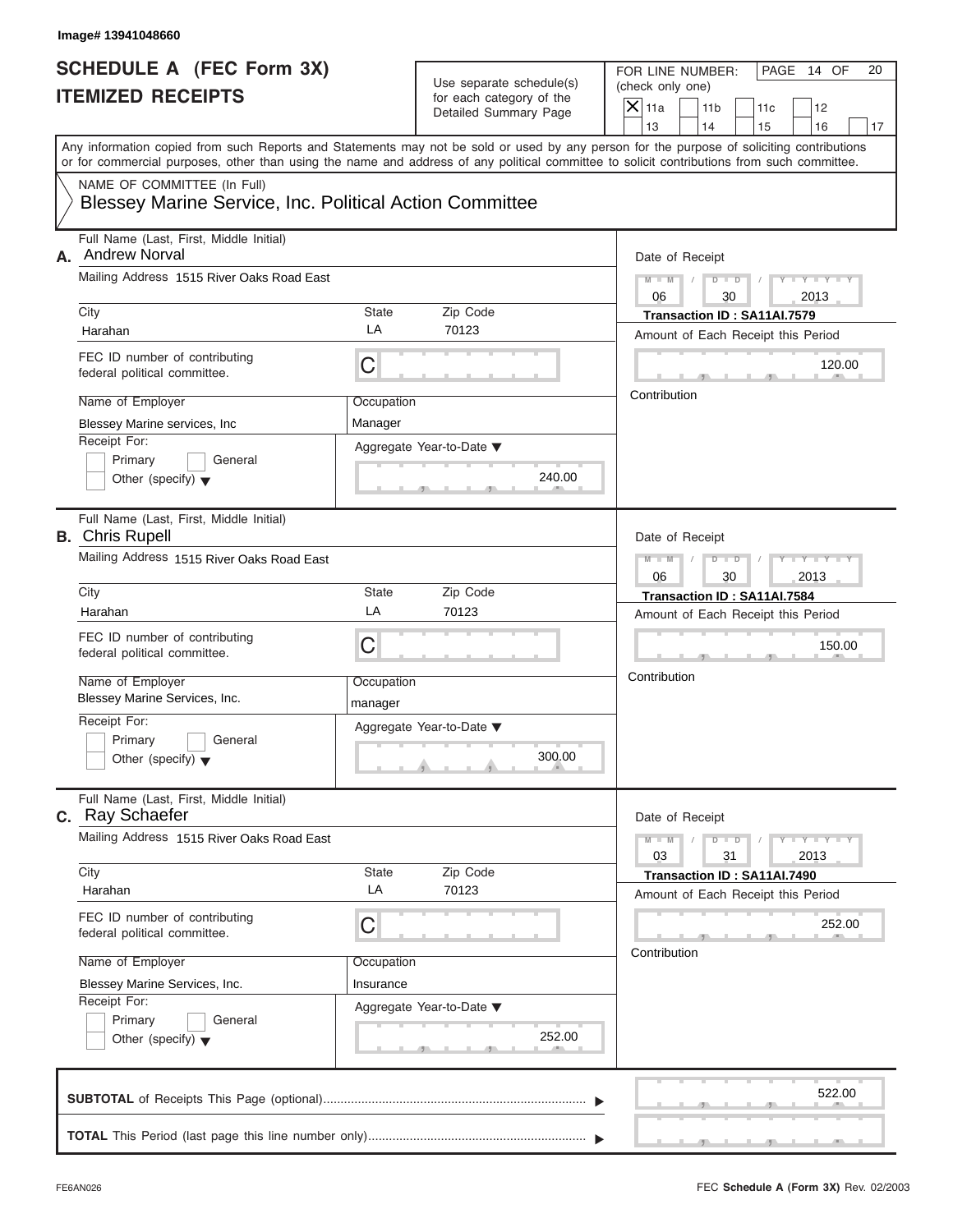|                          | PAGE 15 OF<br>FOR LINE NUMBER: |  |
|--------------------------|--------------------------------|--|
| Use separate schedule(s) | (check only one)               |  |
| for each category of the | $ \mathsf{X} $ 11a<br>11b      |  |
| Detailed Summary Page    |                                |  |

| <b>SCHEDULE A (FEC Form 3X)</b><br><b>ITEMIZED RECEIPTS</b>             |                    | Use separate schedule(s)<br>for each category of the | FOR LINE NUMBER:<br>PAGE 15 OF<br>20<br>(check only one)                                                                                                                                                                                                                                                        |  |
|-------------------------------------------------------------------------|--------------------|------------------------------------------------------|-----------------------------------------------------------------------------------------------------------------------------------------------------------------------------------------------------------------------------------------------------------------------------------------------------------------|--|
|                                                                         |                    | Detailed Summary Page                                | $X$ 11a<br>11 <sub>b</sub><br>11c<br>12<br>14                                                                                                                                                                                                                                                                   |  |
|                                                                         |                    |                                                      | 13<br>15<br>16<br>17<br>Any information copied from such Reports and Statements may not be sold or used by any person for the purpose of soliciting contributions<br>or for commercial purposes, other than using the name and address of any political committee to solicit contributions from such committee. |  |
| NAME OF COMMITTEE (In Full)                                             |                    |                                                      |                                                                                                                                                                                                                                                                                                                 |  |
| Blessey Marine Service, Inc. Political Action Committee                 |                    |                                                      |                                                                                                                                                                                                                                                                                                                 |  |
| Full Name (Last, First, Middle Initial)<br>A. Ray Schaefer              |                    |                                                      | Date of Receipt                                                                                                                                                                                                                                                                                                 |  |
| Mailing Address 1515 River Oaks Road East                               |                    |                                                      | $D$ $D$ $I$<br>$Y - Y - Y - Y - Y$<br>$M - M$<br>$\sqrt{2}$<br>06<br>30<br>2013                                                                                                                                                                                                                                 |  |
| City                                                                    | <b>State</b><br>LA | Zip Code                                             | Transaction ID: SA11AI.7587                                                                                                                                                                                                                                                                                     |  |
| Harahan                                                                 |                    | 70123                                                | Amount of Each Receipt this Period                                                                                                                                                                                                                                                                              |  |
| FEC ID number of contributing<br>federal political committee.           | С                  |                                                      | 252.00                                                                                                                                                                                                                                                                                                          |  |
| Name of Employer                                                        | Occupation         |                                                      | Contribution                                                                                                                                                                                                                                                                                                    |  |
| Blessey Marine Services, Inc.                                           | Insurance          |                                                      |                                                                                                                                                                                                                                                                                                                 |  |
| Receipt For:                                                            |                    | Aggregate Year-to-Date ▼                             |                                                                                                                                                                                                                                                                                                                 |  |
| Primary<br>General                                                      |                    |                                                      |                                                                                                                                                                                                                                                                                                                 |  |
| Other (specify) $\blacktriangledown$                                    |                    | 504.00                                               |                                                                                                                                                                                                                                                                                                                 |  |
| Full Name (Last, First, Middle Initial)<br><b>B.</b> William Schexnider |                    |                                                      | Date of Receipt                                                                                                                                                                                                                                                                                                 |  |
| Mailing Address 1515 River Oaks Road East                               |                    |                                                      | $Y = Y = Y' - Y'$<br>$M - M$<br>$D - D$                                                                                                                                                                                                                                                                         |  |
|                                                                         |                    |                                                      | 06<br>30<br>2013                                                                                                                                                                                                                                                                                                |  |
| City                                                                    | <b>State</b>       | Zip Code                                             | Transaction ID: SA11AI.7549                                                                                                                                                                                                                                                                                     |  |
| Harahan                                                                 | LA                 | 70123                                                | Amount of Each Receipt this Period                                                                                                                                                                                                                                                                              |  |
| FEC ID number of contributing<br>federal political committee.           | C                  |                                                      | 150.00                                                                                                                                                                                                                                                                                                          |  |
| Name of Employer<br>Blessey Marine Services, Inc.                       | Occupation         |                                                      | Contribution                                                                                                                                                                                                                                                                                                    |  |
| Receipt For:                                                            | manager            |                                                      |                                                                                                                                                                                                                                                                                                                 |  |
| Primary<br>General                                                      |                    | Aggregate Year-to-Date ▼                             |                                                                                                                                                                                                                                                                                                                 |  |
| Other (specify) $\blacktriangledown$                                    |                    | 300.00                                               |                                                                                                                                                                                                                                                                                                                 |  |
| Full Name (Last, First, Middle Initial)<br>C. Felix Sexton              |                    |                                                      | Date of Receipt                                                                                                                                                                                                                                                                                                 |  |
| Mailing Address 1515 River Oaks Road East                               |                    |                                                      | $M - M$<br>$Y = Y$<br>$D$ $D$<br>06<br>30<br>2013                                                                                                                                                                                                                                                               |  |
| City                                                                    | State              | Zip Code                                             | Transaction ID: SA11AI.7550                                                                                                                                                                                                                                                                                     |  |
| Harahan                                                                 | LA                 | 70123                                                | Amount of Each Receipt this Period                                                                                                                                                                                                                                                                              |  |
| FEC ID number of contributing<br>federal political committee.           | С                  |                                                      | 120.00                                                                                                                                                                                                                                                                                                          |  |
| Name of Employer                                                        | Occupation         |                                                      | Contribution                                                                                                                                                                                                                                                                                                    |  |
| Blessey Marine Services, Inc.                                           | Manager            |                                                      |                                                                                                                                                                                                                                                                                                                 |  |
| Receipt For:                                                            |                    | Aggregate Year-to-Date ▼                             |                                                                                                                                                                                                                                                                                                                 |  |
| Primary<br>General                                                      |                    |                                                      |                                                                                                                                                                                                                                                                                                                 |  |
| Other (specify) $\blacktriangledown$                                    |                    | 240.00                                               |                                                                                                                                                                                                                                                                                                                 |  |
|                                                                         |                    |                                                      | 522.00                                                                                                                                                                                                                                                                                                          |  |
|                                                                         |                    |                                                      |                                                                                                                                                                                                                                                                                                                 |  |
|                                                                         |                    |                                                      |                                                                                                                                                                                                                                                                                                                 |  |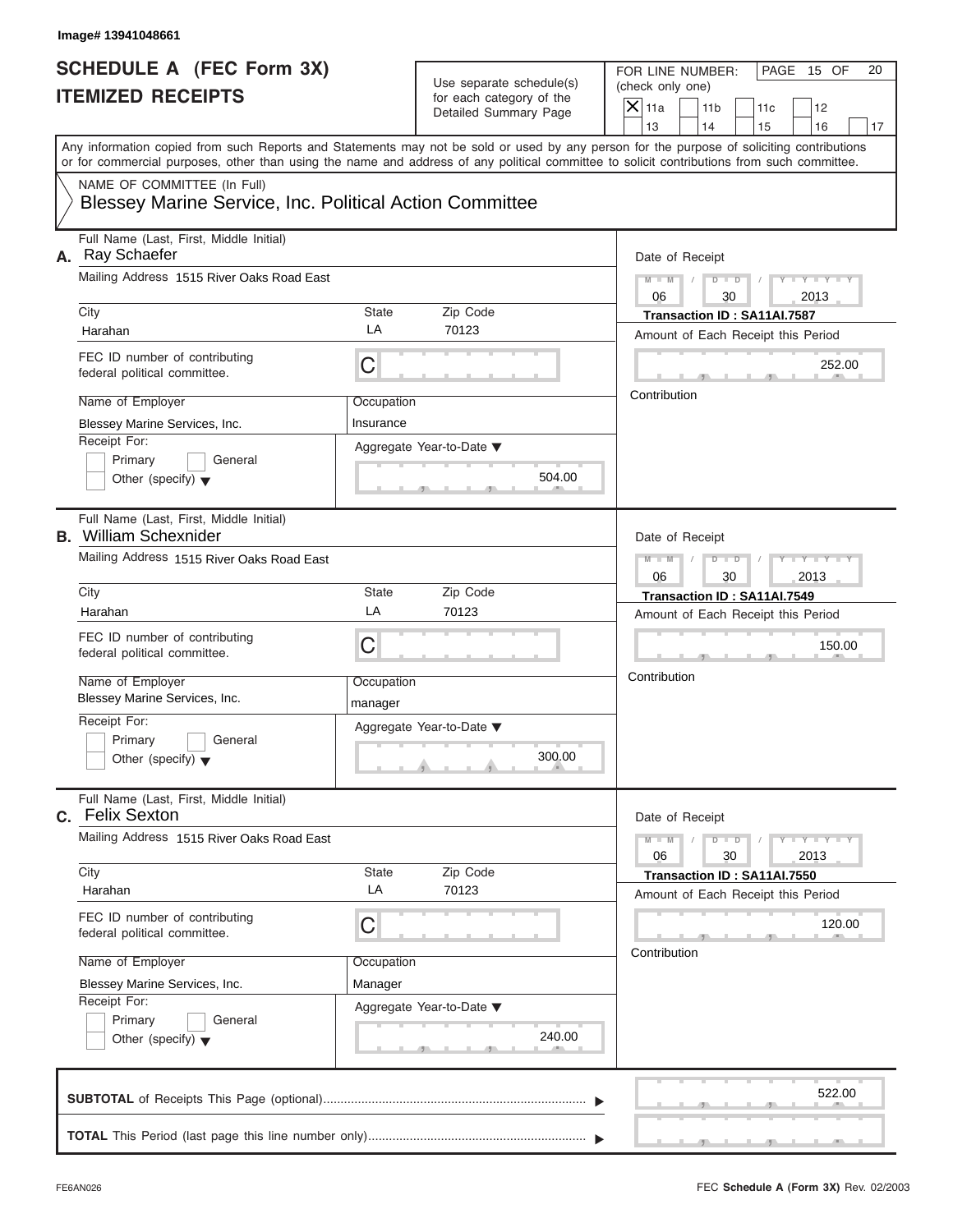|                          | FOR LINE NUMBER:          | l PAGE<br>16 OF |
|--------------------------|---------------------------|-----------------|
| Use separate schedule(s) | (check only one)          |                 |
| for each category of the | $ \mathsf{X} $ 11a<br>11b |                 |
| Detailed Summary Page    |                           |                 |

| <b>SCHEDULE A (FEC Form 3X)</b>                                                        |                          |                                                   | FOR LINE NUMBER:<br>PAGE 16 OF<br>20                                                                                                                                                                                                                                                    |
|----------------------------------------------------------------------------------------|--------------------------|---------------------------------------------------|-----------------------------------------------------------------------------------------------------------------------------------------------------------------------------------------------------------------------------------------------------------------------------------------|
| <b>ITEMIZED RECEIPTS</b>                                                               |                          | Use separate schedule(s)                          | (check only one)                                                                                                                                                                                                                                                                        |
|                                                                                        |                          | for each category of the<br>Detailed Summary Page | $\overline{X}$ 11a<br>11 <sub>b</sub><br>11c<br>12                                                                                                                                                                                                                                      |
|                                                                                        |                          |                                                   | 13<br>14<br>15<br>16<br>17                                                                                                                                                                                                                                                              |
|                                                                                        |                          |                                                   | Any information copied from such Reports and Statements may not be sold or used by any person for the purpose of soliciting contributions<br>or for commercial purposes, other than using the name and address of any political committee to solicit contributions from such committee. |
| NAME OF COMMITTEE (In Full)<br>Blessey Marine Service, Inc. Political Action Committee |                          |                                                   |                                                                                                                                                                                                                                                                                         |
| Full Name (Last, First, Middle Initial)<br>Mr. Bob Shea<br>А.                          |                          |                                                   | Date of Receipt                                                                                                                                                                                                                                                                         |
| Mailing Address 1515 River Oaks Road East                                              |                          |                                                   | $D$ $D$ $I$<br>$Y - Y - Y - Y - Y$<br>$M - M$<br>$\sqrt{2}$<br>03<br>31<br>2013                                                                                                                                                                                                         |
| City                                                                                   | <b>State</b>             | Zip Code                                          | Transaction ID: SA11AI.7492                                                                                                                                                                                                                                                             |
| Harahan                                                                                | LA                       | 70123                                             | Amount of Each Receipt this Period                                                                                                                                                                                                                                                      |
| FEC ID number of contributing<br>federal political committee.                          | $\mathsf C$              |                                                   | 300.00                                                                                                                                                                                                                                                                                  |
| Name of Employer                                                                       | Occupation               |                                                   | Contribution                                                                                                                                                                                                                                                                            |
| Blessey Marine Service, Inc.                                                           | Manager                  |                                                   |                                                                                                                                                                                                                                                                                         |
| Receipt For:<br>Primary<br>General<br>Other (specify) $\blacktriangledown$             | Aggregate Year-to-Date ▼ | 300.00                                            |                                                                                                                                                                                                                                                                                         |
| Full Name (Last, First, Middle Initial)<br><b>B.</b> Mr. Bob Shea                      |                          |                                                   | Date of Receipt                                                                                                                                                                                                                                                                         |
| Mailing Address 1515 River Oaks Road East                                              |                          |                                                   | Y I Y I Y I Y<br>$M - M$<br>$D - D$<br>$\sqrt{ }$                                                                                                                                                                                                                                       |
|                                                                                        |                          |                                                   | 2013<br>06<br>30                                                                                                                                                                                                                                                                        |
| City                                                                                   | <b>State</b>             | Zip Code                                          | Transaction ID: SA11AI.7589                                                                                                                                                                                                                                                             |
| Harahan                                                                                | LA                       | 70123                                             | Amount of Each Receipt this Period                                                                                                                                                                                                                                                      |
| FEC ID number of contributing<br>federal political committee.                          | C                        |                                                   | 300.00                                                                                                                                                                                                                                                                                  |
| Name of Employer<br>Blessey Marine Service, Inc.                                       | Occupation<br>Manager    |                                                   | Contribution                                                                                                                                                                                                                                                                            |
| Receipt For:<br>Primary<br>General<br>Other (specify) $\blacktriangledown$             |                          | Aggregate Year-to-Date ▼<br>600.00                |                                                                                                                                                                                                                                                                                         |
| Full Name (Last, First, Middle Initial)<br><b>C.</b> Patrick Trahan                    |                          |                                                   | Date of Receipt                                                                                                                                                                                                                                                                         |
| Mailing Address 1515 River Oaks Road East                                              |                          |                                                   | $Y - Y - Y - Y - Y$<br>$M - M$<br>$D$ $D$<br>06<br>30<br>2013                                                                                                                                                                                                                           |
| City                                                                                   | State                    | Zip Code                                          | Transaction ID: SA11AI.7557                                                                                                                                                                                                                                                             |
| Harahan                                                                                | LA                       | 70123                                             | Amount of Each Receipt this Period                                                                                                                                                                                                                                                      |
| FEC ID number of contributing<br>federal political committee.                          | C                        |                                                   | 150.00                                                                                                                                                                                                                                                                                  |
| Name of Employer                                                                       | Occupation               |                                                   | Contribution                                                                                                                                                                                                                                                                            |
| Blessey Marine Service, Inc.                                                           | Manager                  |                                                   |                                                                                                                                                                                                                                                                                         |
| Receipt For:<br>Primary<br>General<br>Other (specify) $\blacktriangledown$             | Aggregate Year-to-Date ▼ | 300.00                                            |                                                                                                                                                                                                                                                                                         |
|                                                                                        |                          |                                                   | 750.00                                                                                                                                                                                                                                                                                  |
|                                                                                        |                          |                                                   |                                                                                                                                                                                                                                                                                         |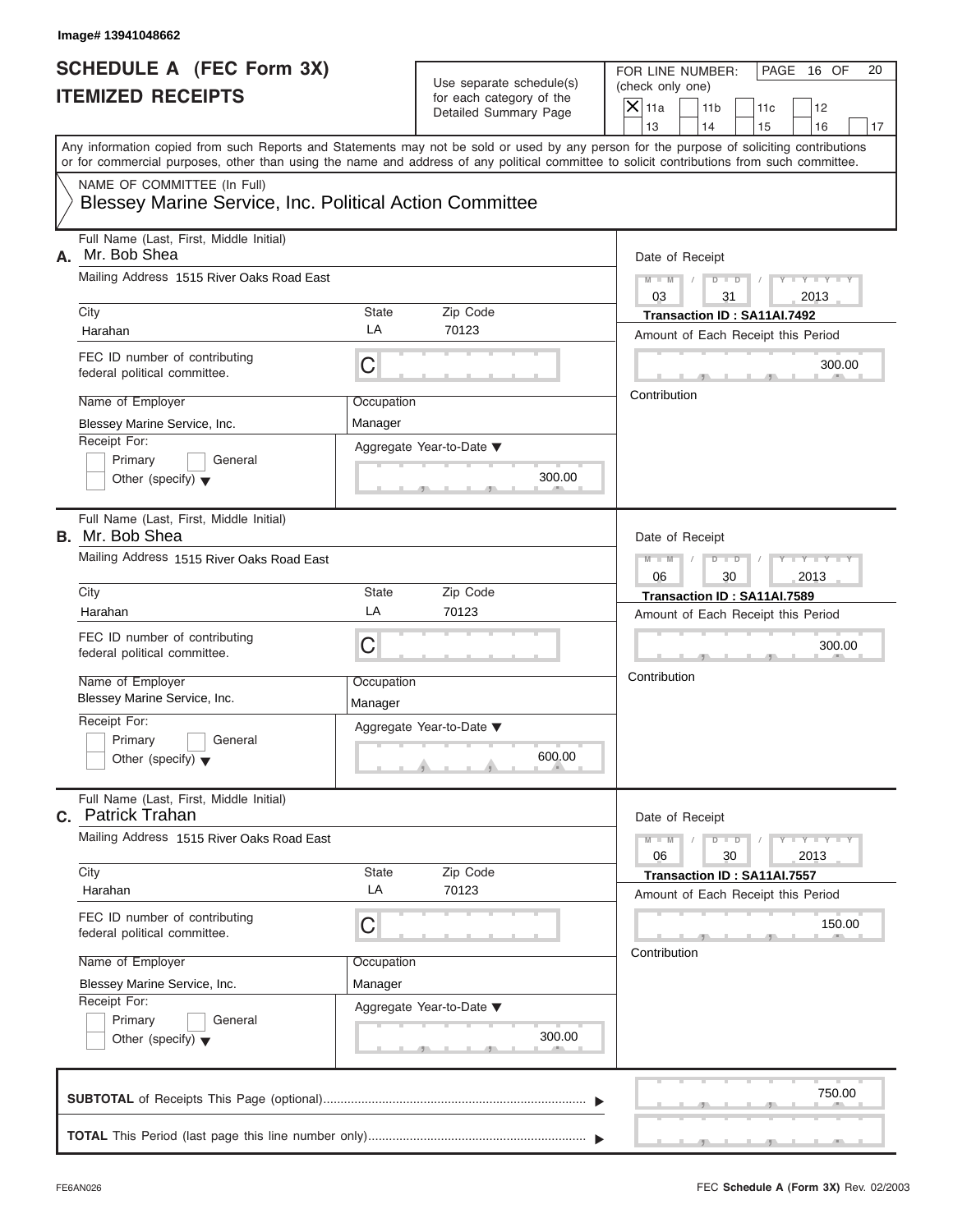|                          | FOR LINE NUMBER:                      | OF.<br>l PAGE<br>- 17 |  |
|--------------------------|---------------------------------------|-----------------------|--|
| Use separate schedule(s) | (check only one)                      |                       |  |
| for each category of the | $ \mathsf{X} $ 11a<br>11 <sub>b</sub> |                       |  |
| Detailed Summary Page    |                                       |                       |  |

| <b>SCHEDULE A (FEC Form 3X)</b>                                   |                              | Use separate schedule(s) | FOR LINE NUMBER:<br>PAGE 17 OF<br>20                                                                                                                                                                                                                                                    |  |
|-------------------------------------------------------------------|------------------------------|--------------------------|-----------------------------------------------------------------------------------------------------------------------------------------------------------------------------------------------------------------------------------------------------------------------------------------|--|
| <b>ITEMIZED RECEIPTS</b>                                          |                              | for each category of the | (check only one)                                                                                                                                                                                                                                                                        |  |
|                                                                   |                              | Detailed Summary Page    | $\overline{X}$ 11a<br>11 <sub>b</sub><br>11c<br>12                                                                                                                                                                                                                                      |  |
|                                                                   |                              |                          | 13<br>14<br>15<br>16<br>17                                                                                                                                                                                                                                                              |  |
|                                                                   |                              |                          | Any information copied from such Reports and Statements may not be sold or used by any person for the purpose of soliciting contributions<br>or for commercial purposes, other than using the name and address of any political committee to solicit contributions from such committee. |  |
| NAME OF COMMITTEE (In Full)                                       |                              |                          |                                                                                                                                                                                                                                                                                         |  |
| Blessey Marine Service, Inc. Political Action Committee           |                              |                          |                                                                                                                                                                                                                                                                                         |  |
| Full Name (Last, First, Middle Initial)<br>Patrick Voss<br>А.     |                              |                          | Date of Receipt                                                                                                                                                                                                                                                                         |  |
| Mailing Address 1515 River Oaks Road East                         |                              |                          | $Y - Y - Y - Y - Y$<br>$M - M$<br>$\sqrt{2}$<br>03<br>31<br>2013                                                                                                                                                                                                                        |  |
| City                                                              | <b>State</b>                 | Zip Code                 | Transaction ID: SA11AI.7498                                                                                                                                                                                                                                                             |  |
| Harahan                                                           | LA                           | 70123                    | Amount of Each Receipt this Period                                                                                                                                                                                                                                                      |  |
| FEC ID number of contributing<br>federal political committee.     | $\mathsf C$                  |                          | 300.00                                                                                                                                                                                                                                                                                  |  |
| Name of Employer                                                  | Occupation                   |                          | Contribution                                                                                                                                                                                                                                                                            |  |
| Blessey Marine Services, Inc.                                     | Vice President               |                          |                                                                                                                                                                                                                                                                                         |  |
| Receipt For:                                                      | Aggregate Year-to-Date ▼     |                          |                                                                                                                                                                                                                                                                                         |  |
| Primary<br>General                                                |                              |                          |                                                                                                                                                                                                                                                                                         |  |
| Other (specify) $\blacktriangledown$                              |                              | 300.00                   |                                                                                                                                                                                                                                                                                         |  |
| Full Name (Last, First, Middle Initial)<br><b>B.</b> Patrick Voss |                              |                          | Date of Receipt                                                                                                                                                                                                                                                                         |  |
| Mailing Address 1515 River Oaks Road East                         |                              |                          | $D - D$<br>Y I Y I Y I Y<br>$M - M$<br>$\Box$                                                                                                                                                                                                                                           |  |
|                                                                   |                              |                          | 06<br>30<br>2013                                                                                                                                                                                                                                                                        |  |
| City                                                              | <b>State</b>                 | Zip Code                 | Transaction ID: SA11AI.7595                                                                                                                                                                                                                                                             |  |
| Harahan                                                           | LA                           | 70123                    | Amount of Each Receipt this Period                                                                                                                                                                                                                                                      |  |
| FEC ID number of contributing<br>federal political committee.     | C                            |                          | 300.00                                                                                                                                                                                                                                                                                  |  |
| Name of Employer<br>Blessey Marine Services, Inc.                 | Occupation<br>Vice President |                          | Contribution                                                                                                                                                                                                                                                                            |  |
| Receipt For:                                                      |                              |                          |                                                                                                                                                                                                                                                                                         |  |
| Primary<br>General                                                | Aggregate Year-to-Date ▼     |                          |                                                                                                                                                                                                                                                                                         |  |
| Other (specify) $\blacktriangledown$                              |                              | 600.00                   |                                                                                                                                                                                                                                                                                         |  |
| Full Name (Last, First, Middle Initial)<br><b>C.</b> Jimmy Warren |                              |                          | Date of Receipt                                                                                                                                                                                                                                                                         |  |
| Mailing Address 1515 River Oaks Road East                         |                              |                          | $M - M$<br>$-\mathbf{y}$ $-\mathbf{y}$ $-\mathbf{y}$<br>$D$ $D$<br>06<br>30<br>2013                                                                                                                                                                                                     |  |
| City                                                              | State                        | Zip Code                 | Transaction ID: SA11AI.7558                                                                                                                                                                                                                                                             |  |
| Harahan                                                           | LA                           | 70123                    | Amount of Each Receipt this Period                                                                                                                                                                                                                                                      |  |
| FEC ID number of contributing<br>federal political committee.     | C                            |                          | 125.00                                                                                                                                                                                                                                                                                  |  |
| Name of Employer                                                  | Occupation                   |                          | Contribution                                                                                                                                                                                                                                                                            |  |
| Blessey Marine Services, Inc.                                     | manager                      |                          |                                                                                                                                                                                                                                                                                         |  |
| Receipt For:                                                      | Aggregate Year-to-Date ▼     |                          |                                                                                                                                                                                                                                                                                         |  |
| Primary<br>General                                                |                              |                          |                                                                                                                                                                                                                                                                                         |  |
| Other (specify) $\blacktriangledown$                              |                              | 275.00                   |                                                                                                                                                                                                                                                                                         |  |
|                                                                   |                              |                          | 725.00                                                                                                                                                                                                                                                                                  |  |
|                                                                   |                              |                          |                                                                                                                                                                                                                                                                                         |  |
|                                                                   |                              |                          | 6724.00                                                                                                                                                                                                                                                                                 |  |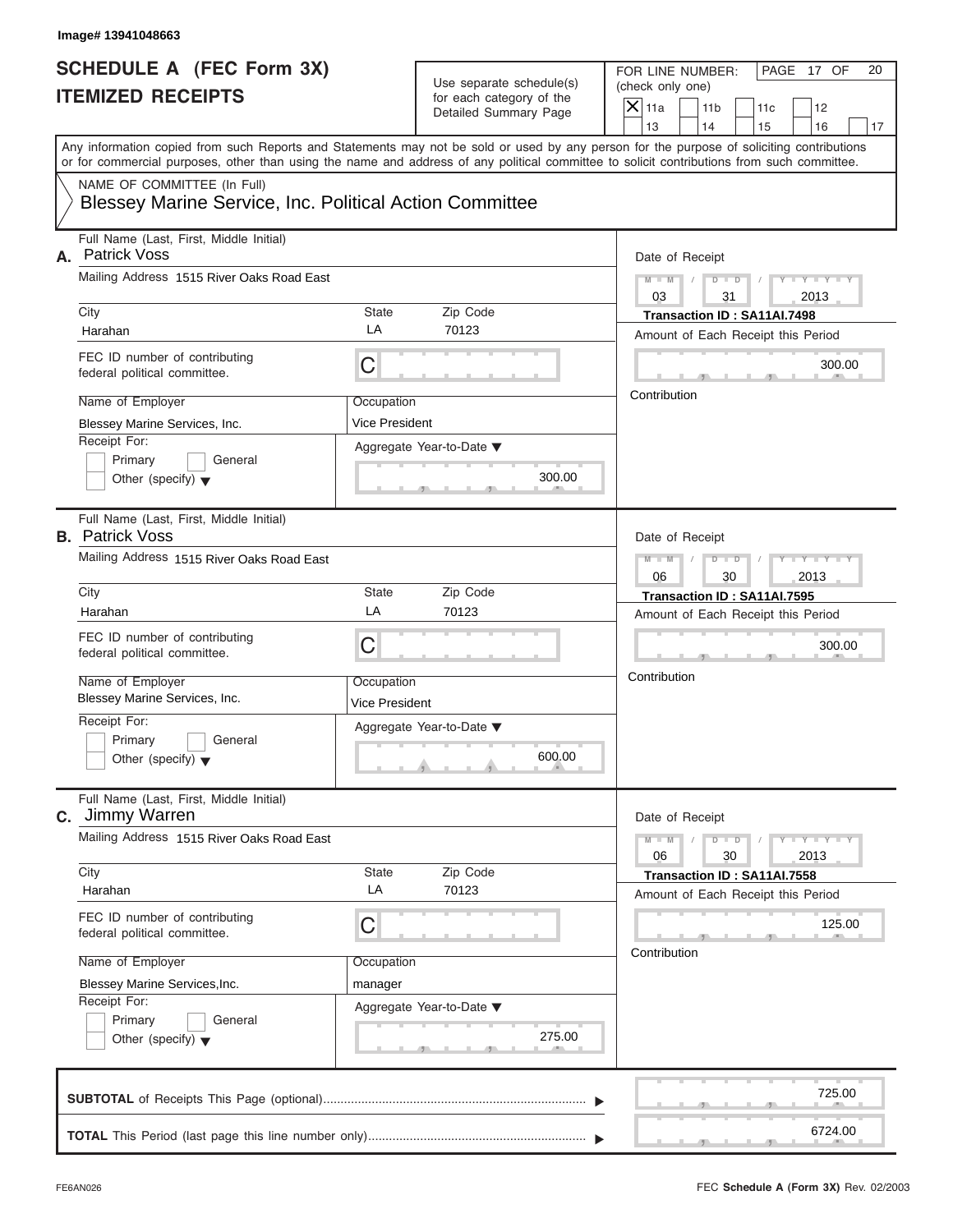| Image# 13941048664                                                                                                                                                                                                                                                                      |                                                                                                     |                                                                                                                                                                                                                  |
|-----------------------------------------------------------------------------------------------------------------------------------------------------------------------------------------------------------------------------------------------------------------------------------------|-----------------------------------------------------------------------------------------------------|------------------------------------------------------------------------------------------------------------------------------------------------------------------------------------------------------------------|
| SCHEDULE B (FEC Form 3X)<br><b>ITEMIZED DISBURSEMENTS</b>                                                                                                                                                                                                                               | Use separate schedule(s)<br>for each category of the<br>Detailed Summary Page                       | PAGE 18 OF<br>20<br>FOR LINE NUMBER:<br>(check only one)<br>21 <sub>b</sub><br>22<br>$ \boldsymbol{\times} $<br>23<br>25<br>24<br>26<br>27<br>28a<br>28 <sub>b</sub><br>28 <sub>c</sub><br>29<br>30 <sub>b</sub> |
| Any information copied from such Reports and Statements may not be sold or used by any person for the purpose of soliciting contributions<br>or for commercial purposes, other than using the name and address of any political committee to solicit contributions from such committee. |                                                                                                     |                                                                                                                                                                                                                  |
| NAME OF COMMITTEE (In Full)<br>Blessey Marine Service, Inc. Political Action Committee                                                                                                                                                                                                  |                                                                                                     |                                                                                                                                                                                                                  |
| Full Name (Last, First, Middle Initial)<br>A. RODNEY ALEXANDER FOR CONGRESS INC.                                                                                                                                                                                                        |                                                                                                     | Date of Disbursement                                                                                                                                                                                             |
| Mailing Address 319 NANCY'S ROAD                                                                                                                                                                                                                                                        |                                                                                                     | $\mathbf{I} \mathbf{Y} \mathbf{I} \mathbf{Y}$<br>$D$ $D$<br>$M - M$<br>2013<br>03<br>21                                                                                                                          |
| City<br>QUITMAN                                                                                                                                                                                                                                                                         | <b>State</b><br>Zip Code<br>LA<br>71268                                                             | Transaction ID: SB23.7605                                                                                                                                                                                        |
| Purpose of Disbursement<br>Contribution<br>Candidate Name                                                                                                                                                                                                                               | 011                                                                                                 | Amount of Each Disbursement this Period                                                                                                                                                                          |
| RODNEY ALEXANDER FOR CONGRESS INC.<br>Office Sought:<br>House<br>Senate                                                                                                                                                                                                                 | Category/<br><b>Type</b><br>Disbursement For: 2014<br>Primary<br>General                            | 2500.00                                                                                                                                                                                                          |
| President<br>State:<br>LA<br>District:<br>05                                                                                                                                                                                                                                            | Other (specify) $\blacktriangledown$                                                                |                                                                                                                                                                                                                  |
| Full Name (Last, First, Middle Initial)<br><b>B. SCALISE FOR CONGRESS</b>                                                                                                                                                                                                               |                                                                                                     | Date of Disbursement                                                                                                                                                                                             |
| Mailing Address PO Box 23219<br>Suite 301                                                                                                                                                                                                                                               |                                                                                                     | $-1 - Y - 1 - Y - 1 - Y$<br>$\Box$<br>$M - M$<br>D<br>2013<br>01<br>16                                                                                                                                           |
| City<br>Jefferson                                                                                                                                                                                                                                                                       | Zip Code<br><b>State</b><br>LA<br>70183                                                             | Transaction ID: SB23.7599                                                                                                                                                                                        |
| Purpose of Disbursement<br>Contribution<br>Candidate Name                                                                                                                                                                                                                               | 011                                                                                                 | Amount of Each Disbursement this Period                                                                                                                                                                          |
| <b>SCALISE FOR CONGRESS</b>                                                                                                                                                                                                                                                             | Category/<br><b>Type</b>                                                                            | 2500.00<br>__                                                                                                                                                                                                    |
| Office Sought:<br>$\overline{X}$ House<br>Senate<br>President                                                                                                                                                                                                                           | Disbursement For:<br>2014<br>Primary<br>General<br>Other (specify)                                  |                                                                                                                                                                                                                  |
| State:<br>District:<br>LA<br>01<br>Full Name (Last, First, Middle Initial)<br>C. TIMOTHY E SCOTT                                                                                                                                                                                        |                                                                                                     | Date of Disbursement                                                                                                                                                                                             |
| Mailing Address 1405 ASHLEY RIVER ROAD                                                                                                                                                                                                                                                  |                                                                                                     | $\mathbf{I}$ $\mathbf{Y}$ $\mathbf{I}$ $\mathbf{Y}$ $\mathbf{I}$ $\mathbf{Y}$<br>$M - M$<br>$\Box$<br>D<br>2013<br>06<br>18                                                                                      |
| City<br>CHARLESTON                                                                                                                                                                                                                                                                      | Zip Code<br>State<br><b>SC</b><br>29407                                                             | Transaction ID: SB23.7611                                                                                                                                                                                        |
| Purpose of Disbursement<br>Contribution<br>Candidate Name                                                                                                                                                                                                                               | 011<br>Category/                                                                                    | Amount of Each Disbursement this Period                                                                                                                                                                          |
| <b>TIMOTHY E SCOTT</b><br>Office Sought:<br>House<br>Senate<br>President                                                                                                                                                                                                                | <b>Type</b><br>Disbursement For: 2014<br>Primary<br>General<br>Other (specify) $\blacktriangledown$ | 2500.00                                                                                                                                                                                                          |
| State:<br>SC<br>District:<br>00                                                                                                                                                                                                                                                         |                                                                                                     | 7500.00                                                                                                                                                                                                          |
|                                                                                                                                                                                                                                                                                         |                                                                                                     |                                                                                                                                                                                                                  |

I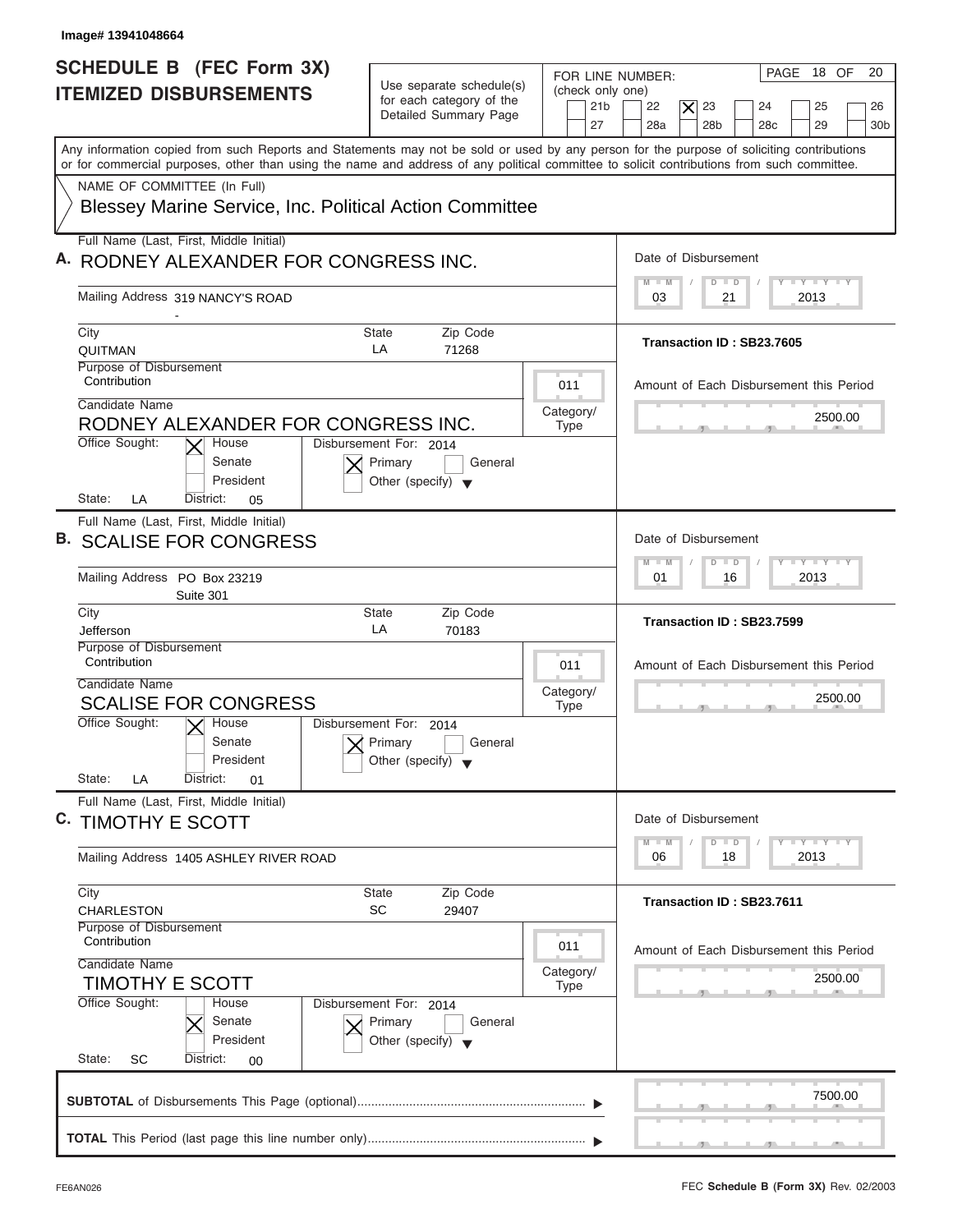| Image# 13941048665                                                                                                                                                                                                                                                                      |                                                                                                                            |                                                                                                                                                      |
|-----------------------------------------------------------------------------------------------------------------------------------------------------------------------------------------------------------------------------------------------------------------------------------------|----------------------------------------------------------------------------------------------------------------------------|------------------------------------------------------------------------------------------------------------------------------------------------------|
| SCHEDULE B (FEC Form 3X)<br><b>ITEMIZED DISBURSEMENTS</b>                                                                                                                                                                                                                               | Use separate schedule(s)<br>(check only one)<br>for each category of the<br>21 <sub>b</sub><br>Detailed Summary Page<br>27 | 20<br>PAGE 19 OF<br>FOR LINE NUMBER:<br>22<br>$\times$<br>23<br>25<br>24<br>26<br>28a<br>28 <sub>b</sub><br>28 <sub>c</sub><br>29<br>30 <sub>b</sub> |
| Any information copied from such Reports and Statements may not be sold or used by any person for the purpose of soliciting contributions<br>or for commercial purposes, other than using the name and address of any political committee to solicit contributions from such committee. |                                                                                                                            |                                                                                                                                                      |
| NAME OF COMMITTEE (In Full)<br><b>Blessey Marine Service, Inc. Political Action Committee</b>                                                                                                                                                                                           |                                                                                                                            |                                                                                                                                                      |
| Full Name (Last, First, Middle Initial)<br>A. WILLIAM MR. SHUSTER                                                                                                                                                                                                                       |                                                                                                                            | Date of Disbursement                                                                                                                                 |
| Mailing Address 455 OVERLOOK DR                                                                                                                                                                                                                                                         |                                                                                                                            | $T - Y$ $T - Y$ $T - Y$<br>$D$ $D$<br>$M - M$<br>2013<br>04<br>16                                                                                    |
| City<br><b>HOLLIDAYSBURG</b>                                                                                                                                                                                                                                                            | Zip Code<br>State<br><b>PA</b><br>16648                                                                                    | Transaction ID: SB23.7607                                                                                                                            |
| Purpose of Disbursement<br>Contribution<br>Candidate Name                                                                                                                                                                                                                               | 011                                                                                                                        | Amount of Each Disbursement this Period                                                                                                              |
| <b>WILLIAM MR. SHUSTER</b><br>Office Sought:<br>House                                                                                                                                                                                                                                   | Category/<br><b>Type</b><br>Disbursement For: 2014                                                                         | 1000.00                                                                                                                                              |
| Senate<br>President<br>State:<br><b>PA</b><br>District:<br>09                                                                                                                                                                                                                           | Primary<br>General<br>Other (specify) $\blacktriangledown$                                                                 |                                                                                                                                                      |
| Full Name (Last, First, Middle Initial)<br><b>B. COREY C STAPLETON</b>                                                                                                                                                                                                                  |                                                                                                                            | Date of Disbursement<br>$-1 - Y - 1 - Y - 1 - Y$                                                                                                     |
| Mailing Address 2015 EASTRIDGE DR                                                                                                                                                                                                                                                       |                                                                                                                            | $\Box$<br>$M - M$<br>$\overline{D}$<br>2013<br>03<br>14                                                                                              |
| City<br><b>BILLINGS</b>                                                                                                                                                                                                                                                                 | <b>State</b><br>Zip Code<br>МT<br>59102                                                                                    | Transaction ID: SB23.7602                                                                                                                            |
| Purpose of Disbursement<br>Contribution<br>Candidate Name<br><b>COREY C STAPLETON</b>                                                                                                                                                                                                   | 011<br>Category/<br><b>Type</b>                                                                                            | Amount of Each Disbursement this Period<br>1000.00                                                                                                   |
| Office Sought:<br>House<br>Senate<br>President                                                                                                                                                                                                                                          | Disbursement For:<br>2014<br>Primary<br>General<br>Other (specify)                                                         | __                                                                                                                                                   |
| State:<br>MT<br>District:<br>00<br>Full Name (Last, First, Middle Initial)<br>C.                                                                                                                                                                                                        |                                                                                                                            | Date of Disbursement                                                                                                                                 |
| <b>Mailing Address</b>                                                                                                                                                                                                                                                                  |                                                                                                                            | $Y = Y = Y = Y$<br>M<br>M<br>$D$ $D$                                                                                                                 |
| City                                                                                                                                                                                                                                                                                    | Zip Code<br><b>State</b>                                                                                                   |                                                                                                                                                      |
| Purpose of Disbursement                                                                                                                                                                                                                                                                 |                                                                                                                            | Amount of Each Disbursement this Period                                                                                                              |
| Candidate Name                                                                                                                                                                                                                                                                          | Category/<br><b>Type</b>                                                                                                   |                                                                                                                                                      |
| Office Sought:<br>House<br>Senate<br>President<br>State:<br>District:                                                                                                                                                                                                                   | Disbursement For:<br>Primary<br>General<br>Other (specify) $\blacktriangledown$                                            |                                                                                                                                                      |
|                                                                                                                                                                                                                                                                                         |                                                                                                                            | 2000.00                                                                                                                                              |
|                                                                                                                                                                                                                                                                                         |                                                                                                                            | 9500.00                                                                                                                                              |

J